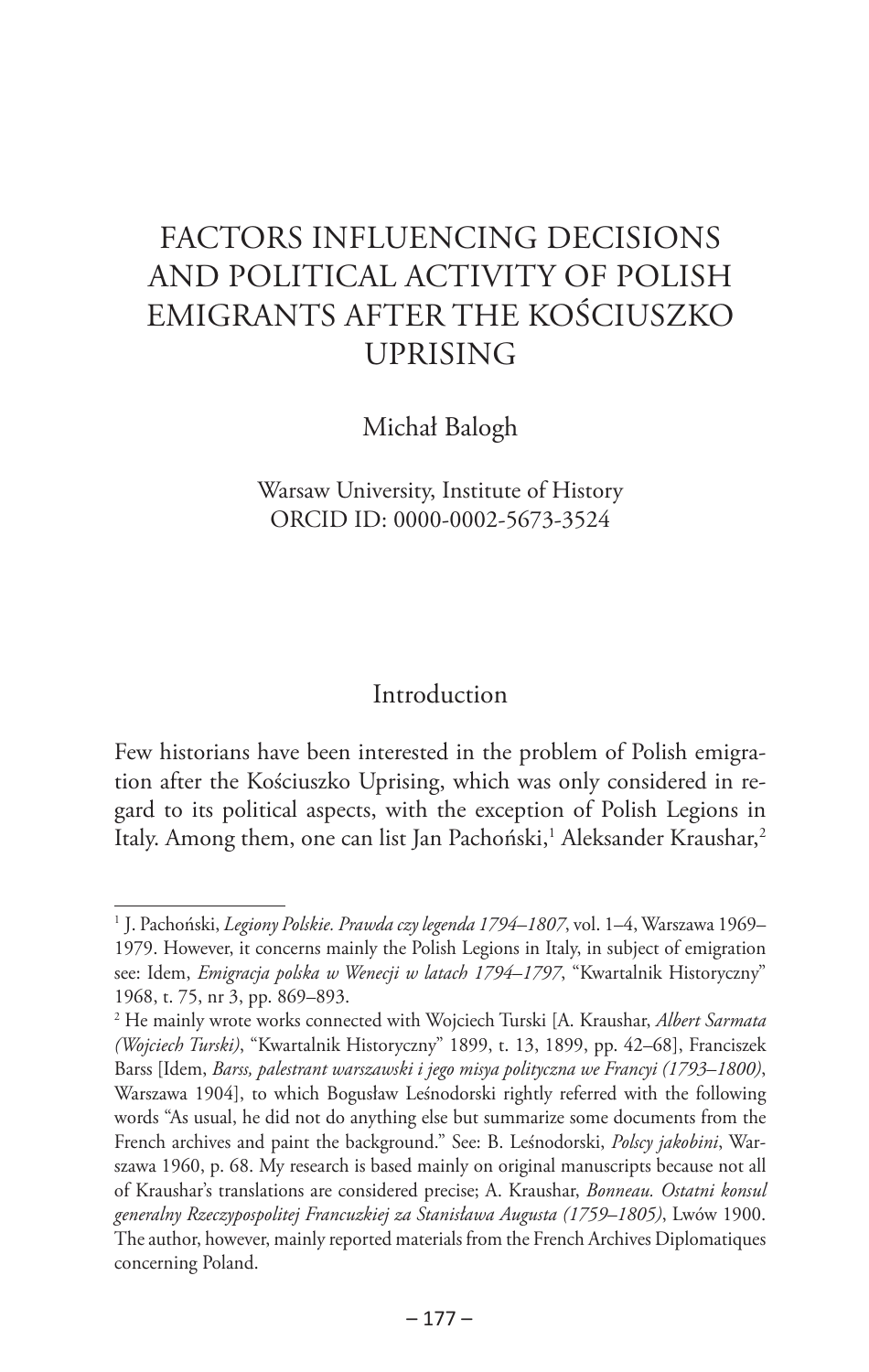Adam Skałkowski,<sup>3</sup> and Marian Kukiel.<sup>4</sup> My purpose is not to delve into particular aspects of emigration policy, but instead to analyze and illustrate the factors which affected decisions and choice of centers in which Poles decided to stay and be active. It is worth following exiles' experience and competencies, which affected or could have affected their decisions and actions. The first part of the text is devoted to explaining the decisions concerning the ways and manners of their activities, the second one presents the influence of family and financial situation on the activity and realised plans.

The political environment was functioning in an entirely different way in the face of difficulties of emigration, when problems connected to finances, health, family relationship, or correspondence had a totally different dimension than for politicians in service for a normally functioning country. Some correlations, existing between the functioning of particular emigration groups, their efficiency, foundation, causes, and determining factors have not been elaborated and explained yet, however, in my opinion, they have considerable significance for the understanding the mechanisms and patterns of their activity. Many examples and the aforementioned reasoning builds an image that can be useful for further investigation of the topic.

It is worth paying attention to the difficulty of work on this topic since many of the source materials are scattered, $^5$  probably the majority had disappeared or was destroyed. This was caused not only by the destruction of many archive documents during partitions and wars but also by emigration difficulties. Although some emigrants did collect historical materials to edit them later (for example, Franciszek Barss and Józef Wybicki) and, impressively, they often also saved written diaries and correspondence, one should nonetheless notice that a great part of documents had already disappeared during the Legion period. The prevalent majority of saved materials were used by Jan Pachoński mainly to capture the history of the Polish Legions.<sup>6</sup>

<sup>3</sup> A. Skałkowski, *O kokardę Legionów*, Lwów 1912; *Archiwum Wybickiego*, vol. 1–3, red. A. Skałkowski, Gdańsk 1948–1950–1978.

<sup>4</sup> M. Kukiel, *Próby powstańcze po trzecim rozbiorze: 1795–1797*, Kraków–Warszawa 1912.

<sup>&</sup>lt;sup>5</sup> For example, the Archive of Agency, Archive of Deputation, and Barss's papers. Entire documentation disappeared at the beginning of the 19th century.

<sup>6</sup> J. Pachoński, *Legiony Polskie*, vol. 1, op. cit., pp. 8–40.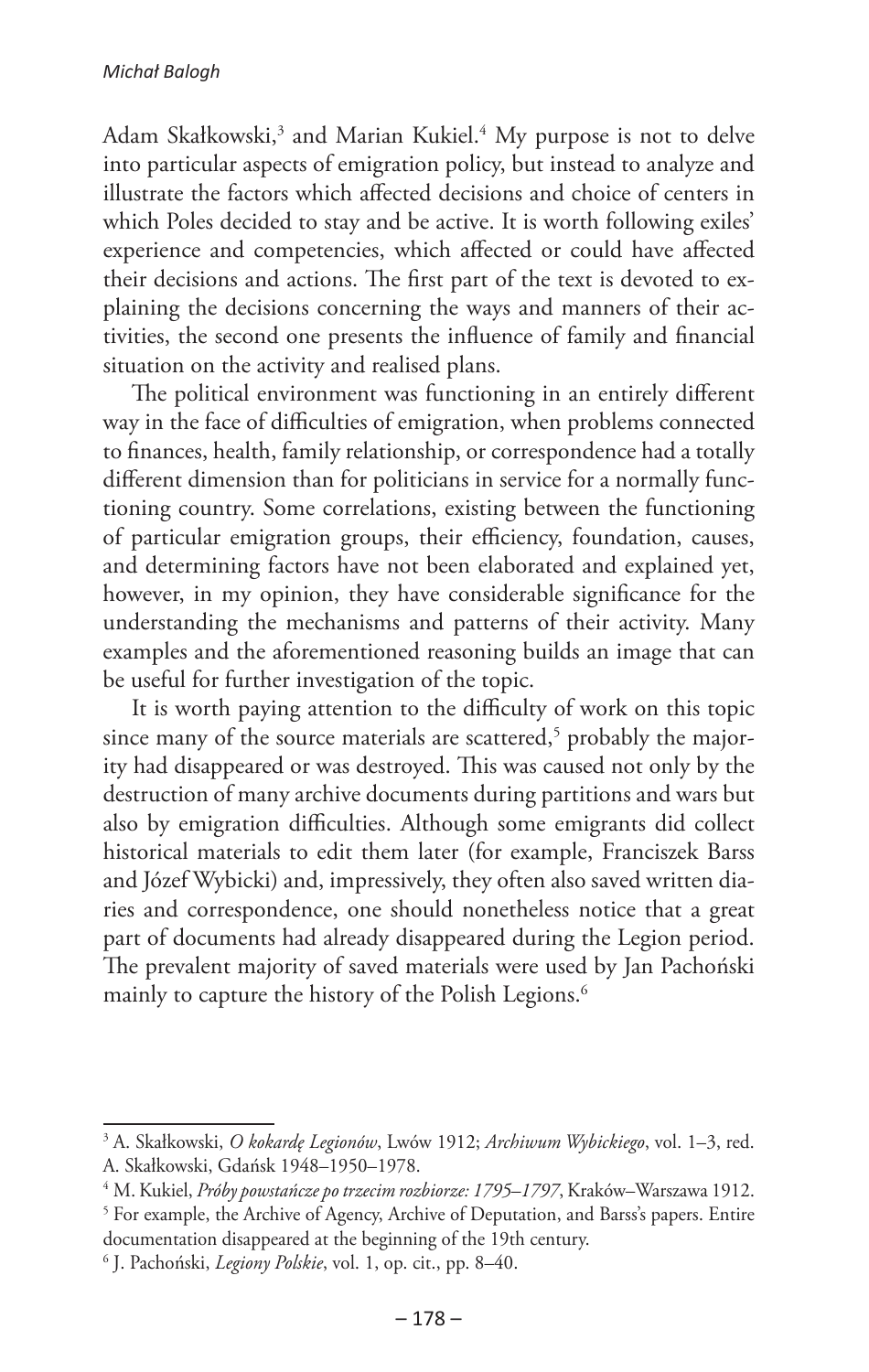## Emigration centres

In the latter part of 1794, Poles mainly went to Venice, Paris, and German cities. In later years their number had increased in Constantinople, Moldova, and Wallachia. Obviously, it is difficult to mention all of the locations where Poles emigrated, because a lot of them showed up not to take political steps, but as ordinary citizens or guests. In some centres (for example in Constantinople or Stockholm) individuals pursued diplomatic missions.

It is worth considering the choice of specific destinations of emigration. Some Poles were in Venice already in October 1794. The Republic of Venice was located in the centre of Europe and was neutral towards the war with the French Revolution and possessive policy of powers in Central and Western Europe. It was not the first time that it was visited by Poles at the end of the 18th century. Even before the Great Diet, many well-known people were staying there, such as Stanisław Sołtyk or Julian Ursyn Niemcewicz.7 Five years later, in 1789, Captain Piotr Gołkowski, who was courier on legation's service, and later Piotr Franciszek Potocki with his entourage arrived there for political reasons, on their way to Constantinople.8 Venice was visited also by Stanisław Staszic in 1790. The Commonwealth was represented there by the diplomatic agent—Joseph Dall'Oglio.<sup>9</sup>

During the Great Diet, Poles encountered great cordiality and support from Venetian authorities.<sup>10</sup> Between 1792 and 1794, we can also find examples of Poles who were in exile there. The most famous Poles in exile there were Stanisław Małachowski, Kazimierz Nestor

<sup>7</sup> J. U. Niemcewicz, *Pamiętniki czasów moich*, t. 1, red. J. Dihm, Warszawa 1958, pp. 172–176.

<sup>8</sup> The legation has its own source edition dedicated to it, see: *Ostatni poseł polski do Porty Ottomańskiej. Akta legacyi stambulskiej Franciszka Piotra Potockiego*, t. 1–2, red. K. Waliszewski, Paryż 1894.

<sup>&</sup>lt;sup>9</sup> J. Łojek, Materiały do historii polskiej służby zagranicznej w latach 1788–1795, "Kwartalnik Historyczny" 1962, t. 53, pp. 520–533, also: Dall'Oglio's correspondence with the Polish politicians from 1771–1796, Archiwum Główne Akt Dawnych [further: AGAD], ZP [further: Zbiór Popielów], ms. 495.

<sup>&</sup>lt;sup>10</sup> A fragment of Potocki's letter to the Deputation is a good example: "Venetians gave numerous and most polite proofs of their kindness and support for our country, that I can find no other way to show my gratitude, but to inform the honorable Deputation about them." *P. Potocki do Deputacji Spraw Zagranicznych, Patras 13 I 1790, nr 4*6, [in:] *Akta legacyi*, t. 1,op. cit., p. 103.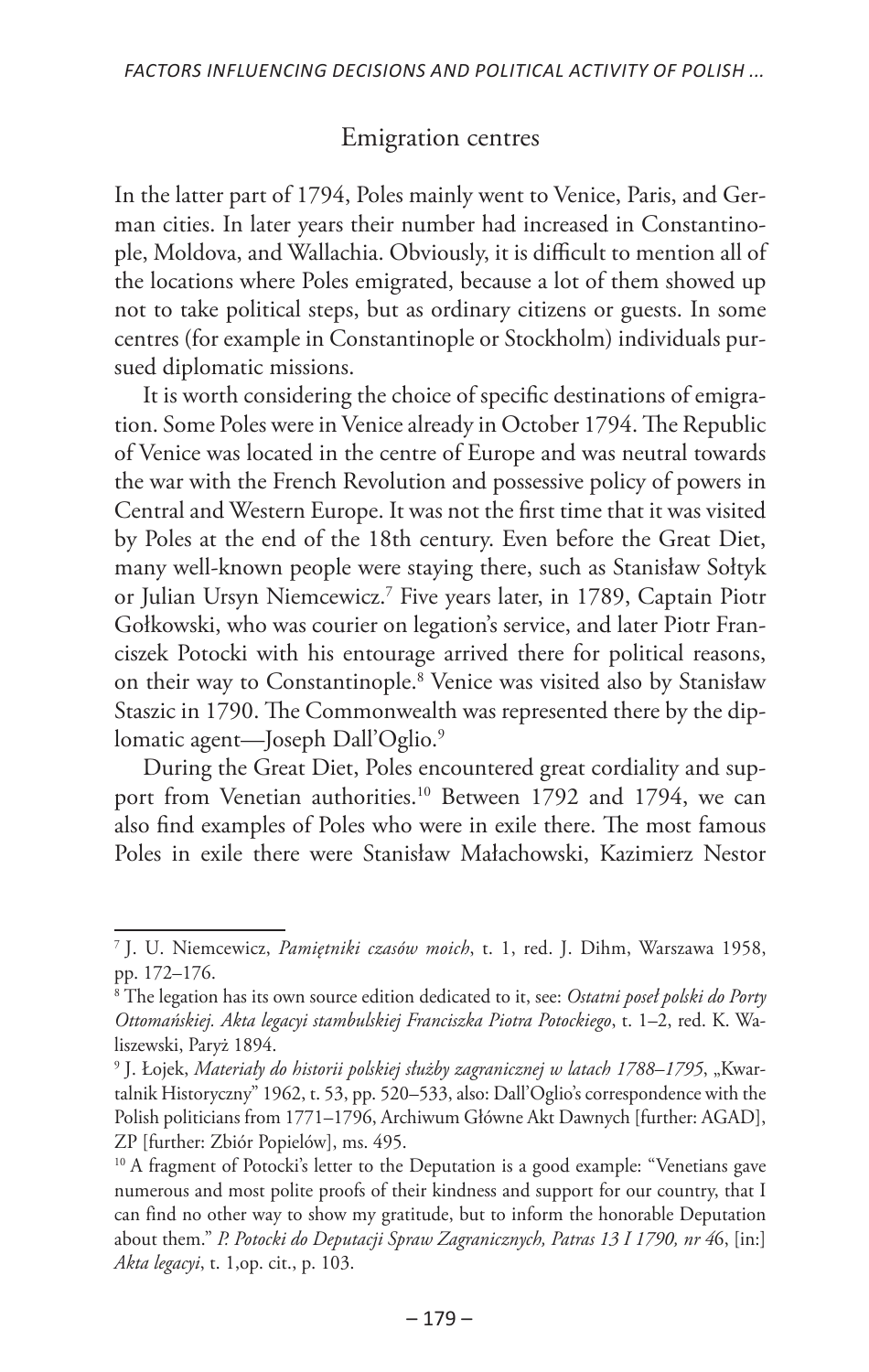Sapieha,<sup>11</sup> and also Stanisław Sołtyk, who was accompanied by Marcin Leżeński,<sup>12</sup> who at that time corresponded directly with the Polish king. Both were planning to travel to Rome before October. Venice was therefore a popular destination, detached from connections with Polish people, though simultaneously we should not attribute a special role to it in previous relations between the states.

In addition, Venice had a location that was very advantageous for emigrants. It was possible to maintain relatively free simultaneous relations with Paris, Constantinople, and Galicia. Messages were transmitted by independent (non-attached) merchants from Triest, which was also very convenient.13 In Venice, the function of the French representative was held by Jean Baptiste Lallement.<sup>14</sup> He received the order to treat Poles on a par with the French as equivalent victims of the absolutist regime.15 He, therefore, served in a friendly manner alongside his son, who was at that time secretary in the embassy. Poles were gathering at the Petrillo inn next to Ponte Rialto. However, they moved to Sendo di Francia soon, where in proximity the French embassy was located.<sup>16</sup> Starting with the second half of 1795, the number of emigrants in Venice decreased. Some of them moved to Paris, which was more and more significant in political terms, some were delegated to other centers to carry out their political missions.

Paris had already been a political base for emigrants in 1792. Wojciech Turski was active at that time in the capital of France and at the beginning of the following year Tadeusz Kościuszko,<sup>17</sup> as well as

<sup>&</sup>lt;sup>11</sup> J. Bonneau to M. Descorches, Warsaw 24 XI 1792, Archives Diplomatiques [further: AD], Correspondance Politique [further: CP], Pologne, ms. 320, f. 357.

<sup>&</sup>lt;sup>12</sup> M. Leżeński to P. Kiciński, Venice 24 X 1792, AGAD, ZP, ms. 371, p. 413; M. Leżeński to Stanisław August, Venice 24 X 1792, AGAD, ZP, ms. 371, pp. 417–418; M. Leżeński to Stanisław August, Rome 26 II 1793, AGAD, ZP, ms. 371, p. 431–432; D. Rolnik, *Szlachta koronna wobec konfederacji targowickiej (maj 1792 –styczeń 1793)*, Katowice 2000, p. 133.

<sup>13</sup> M. Ogiński, *Pamiętniki o Polsce i Polakach od roku 1788 do końca roku 1815*, t. 2, Poznań 1870, p. 62; L. Chodźko, *Histoire des Légions polonaises en Italie, sous le commandement du général Dombrowski,* vol. 1, Paris 1829, p. 90.

<sup>14</sup> J. Pachoński, *Emigracja*, op.cit., p. 871.

<sup>15</sup> L. Chodźko, op. cit., p. 89.

<sup>16</sup> J. Pachoński, *Legiony Polskie*, t. 1, op.cit., pp. 65–66.

<sup>&</sup>lt;sup>17</sup> Except for many of the biographies of Tadeusz Kościuszko, an important monography about his mission was written by W. M. Kozłowski, *Misya Kościuszki do Paryża w r. 1793*, Lwów 1899.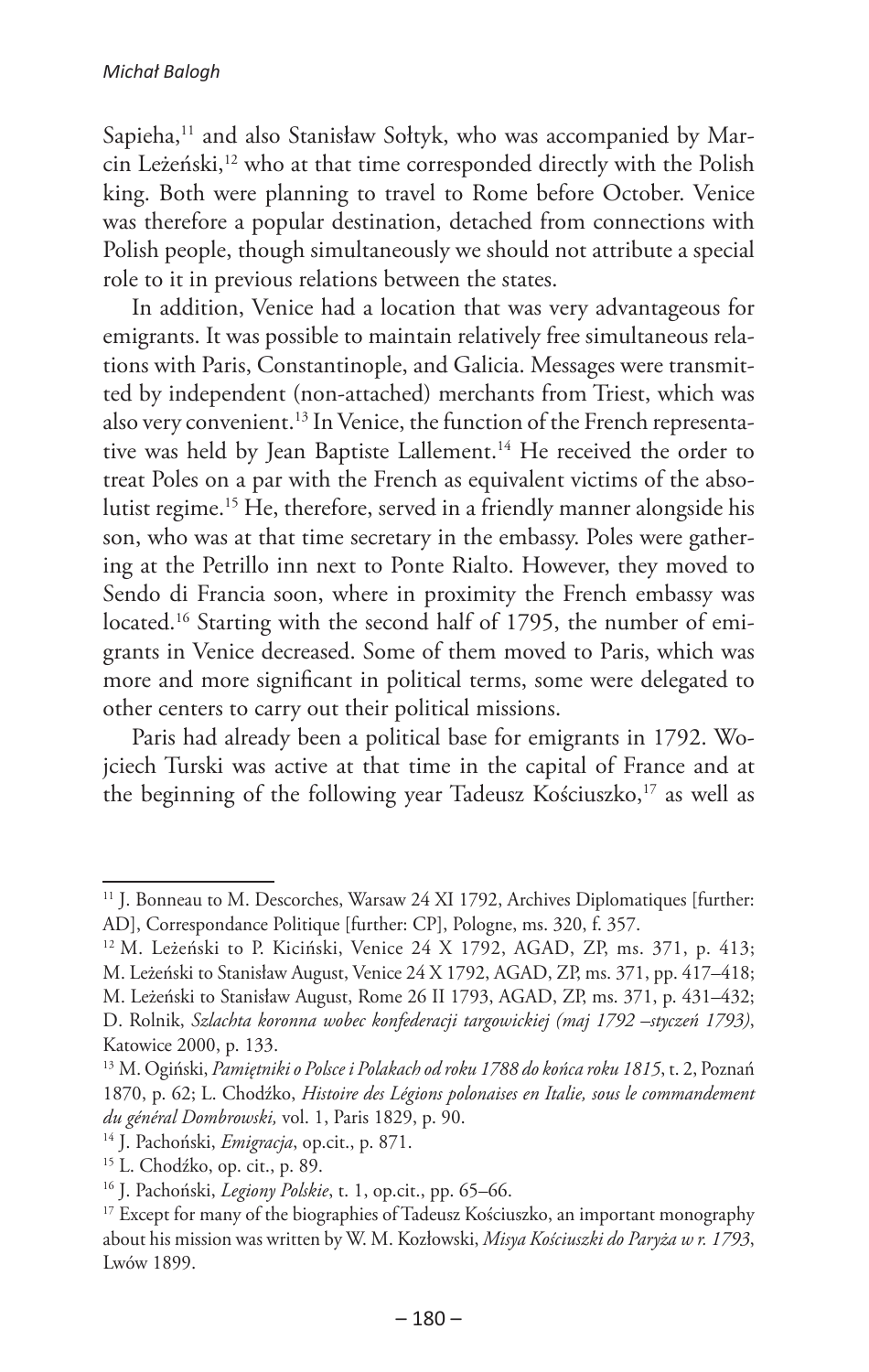people on king's service or representing his interests.18 During the early months of 1794, there were many Polish soldiers who had to leave France soon and joined the Kościuszko Uprising.19 The difference between the Parisian and Venetian centres is easy to see: Emigrants from the former had high hopes towards the French government, but the Republic of Venice served as a neutral territory of sojourning for the exiles. It was not considered a force when it came to plans and political memorials.

The person around whom the emigrant environment finally gathered was Franciszek Barss, who was present in Paris from the beginning of February 1794.20 During the whole Kościuszko Uprising, he struggled to gain the support of the Revolutionary Government and remained in the capital after its fall. He was designated to become the leading character of the Polish Agency which was gathering around him. It is obvious that it was easier to cooperate with the Revolutionary government while having permanent access to French elites. With time, more and more Poles flowed to Paris, and it finally became the main emigration centre.<sup>21</sup>

German cities were the third choice, among them Frankfurt, Leipzig, Dresden, and Altona, though none of them had any political significance as Venice or Paris. There were not so many significant persons. Without a doubt Pierre Parandier's appearance in Leipzig was important.<sup>22</sup> He was then delegated to Altona where he stayed for a couple of months before being delegated to Berlin.<sup>23</sup> The emigration to Saxony between 1792 and 1794 and preparations of insurrection by environments of Polish patriots had an undoubted influence on the presence of emigrants in the Reich.

<sup>&</sup>lt;sup>18</sup> Tadeusz Mostowski, Piotr Maleszewski, Jan Komarzewski, or Scipio Piattoli passed through Paris. The question needs separate consideration.

<sup>19</sup> According to Hipolit Błeszyński's rapport, at least thirty Polish soldiers, including three generals, see: Błeszyński's report, Paris [?] 17 II 1795, AD, CP, Pologne, ms. 322, f. 50. <sup>20</sup> A. Kraushar, *Barss*, op. cit., p. 81.

<sup>&</sup>lt;sup>21</sup> The information about personal status was presented by Barss: AD, CP, Pologne, ms. 323, f. 77, 122, 129, 139, 162. According to Pachoński, the number was about fifty (J. Pachoński, *Legiony Polskie*, vol. 1, op.cit., pp. 69, 81), however, it need deeper analysis. <sup>22</sup> He had been a lawyer in Lyon at first and subsequently took upon the function of Ignacy Potocki's secretary, working with Poles. Owing to that, he understood the language properly and was well aware of the situation. He was active in Leipzig only in January, maybe also at the beginning of February. P. Parandier to Committee of Public Safety, Leipzig 12 I 1795, AD, CP, Pologne, ms. 323, f. 14.

<sup>&</sup>lt;sup>23</sup> Some of Parandier's rapports from this period are in: AD, CP, Pologne, ms. 323; Archives Nationales [further: AN], III, Pologne 74/301.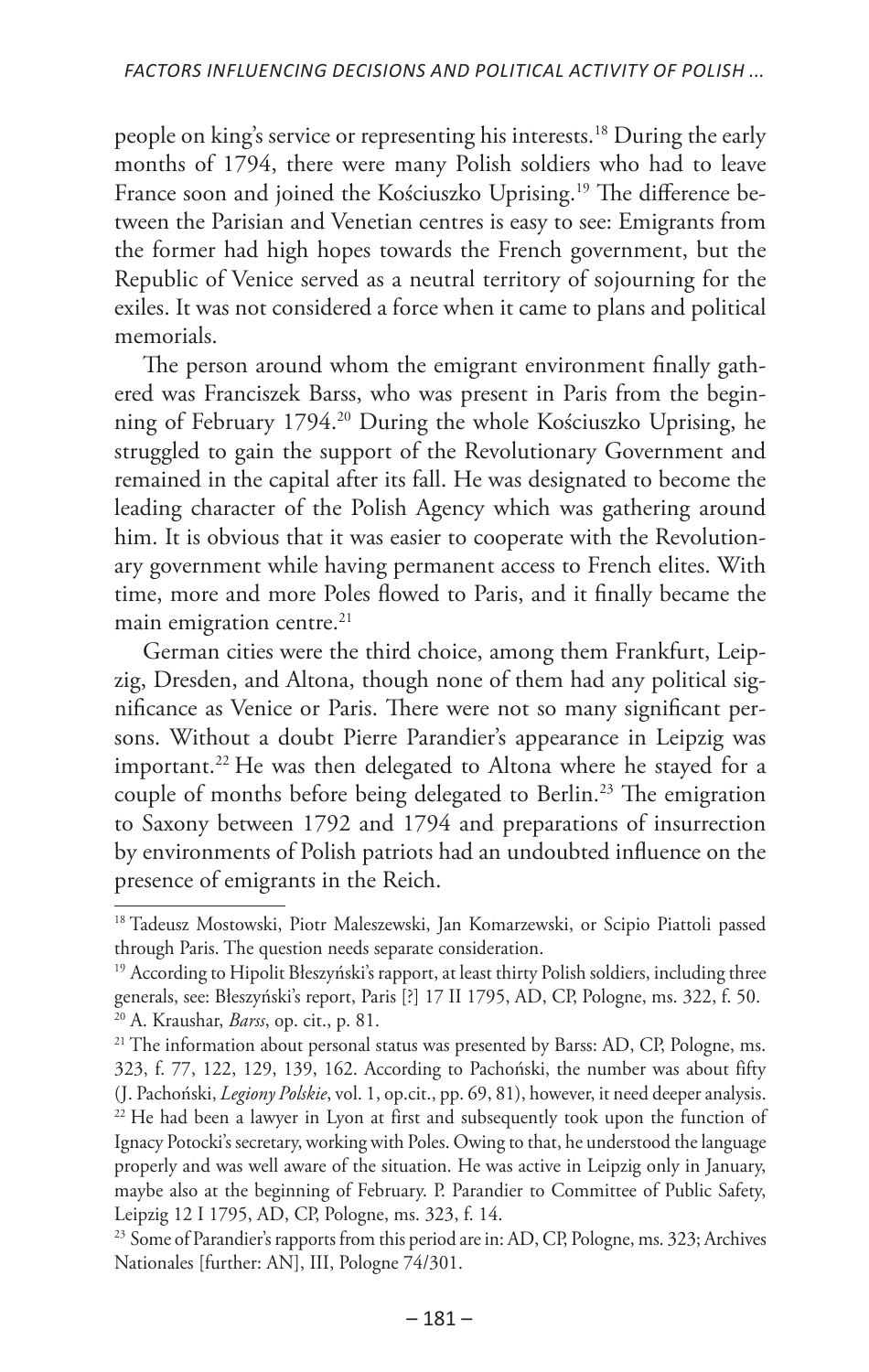Saxony was a country showing a kind attitude towards Polish emigrants, where due to uncensored German and French press and relative liberty of correspondence with other Poles remaining in the country, political messages were coming to their community regularly. It is worth paying attention to the location of Saxony—its main cities were visited by French, German, and Russian diplomats. Dresden as capital had political significance, where the political atmosphere was clear. However, Leipzig could have a different status. It is worth paying attention that it was registered in 1792 by the Patriots as a place completely detached from the current politics, $24$  where people are relatively friendly and focused on trade.25 It was illustrated as a place completely unadapted to any kind of conspiracy.<sup>26</sup>

Parandier was informing the Committee of Public Safety from Altona that there were many migrants in Saxony who left the country endangered by Catherina's persecution and the activities of the Russian army. Many of them sympathized with the idea of negotiations with the partitioning countries.<sup>27</sup>

It's important to note that only few people who played any political role between 1792 and 1794 emigrated after Kościuszko Uprising: Franciszek Ksawery Dmochowski, Wojciech Turski, Jan Chrzciciel Komarzewski, Michał Kleofas Ogiński, and Karol Prozor.28 Those who were closer to Pierre Parandier like Ignacy and Stanisław Kostka Potocki, Hugo Kołłątaj, Julian Ursyn Niemcewicz, and Tadeusz Kościuszko were taken to Russian captivity. Perhaps this is why Parandier's mission in Altona to form a committee turned out to be fruitless<sup>29</sup> and his activity did not provide any major results. Finally, the most significant centres in the first months of emigration appeared to be Venice and Paris.

<sup>&</sup>lt;sup>24</sup> S. Piattoli to Stanisław August, Dresden 11 VIII 1792, Biblioteka Zakładu Narodowego imienia Ossolińskich [further: BZNiO], ms. 9675, p. 1075.

<sup>25</sup> *H. Kołłątaj do F. Barssa, Lipsk 6 X 1792, nr XXI*, [in:] *Listy Hugona Kołłątaja pisane z emigracyi w r. 1792, 1793 i 1794*., t. 1, red. L. Siemieński, Poznań 1872, p. 48.

<sup>&</sup>lt;sup>26</sup> Stanisław Kostka Potocki to Stanisław August, Leipzig 25 VIII 1792, BZNiO, ms. 9675, p. 1080 (letter added to Piattoli's correspondance).

<sup>&</sup>lt;sup>27</sup> P. Parandier to Committee of Public Safety, Altona 8 II 1795, AD, CP, Pologne, ms. 323, f. 24–25 (he also mentioned a large emigration in Galicia).

<sup>&</sup>lt;sup>28</sup> Prozor and Ogiński were on emigration in Saxony but for a relatively short period of time receiving permission for return from leading activists.

<sup>&</sup>lt;sup>29</sup> However, firstly Venice was compared with Altona as similar committees, see: Report to Committee of Public Safety, Paris [?] 21 II 1795, AD, CP, Pologne, ms. 323, f. 36.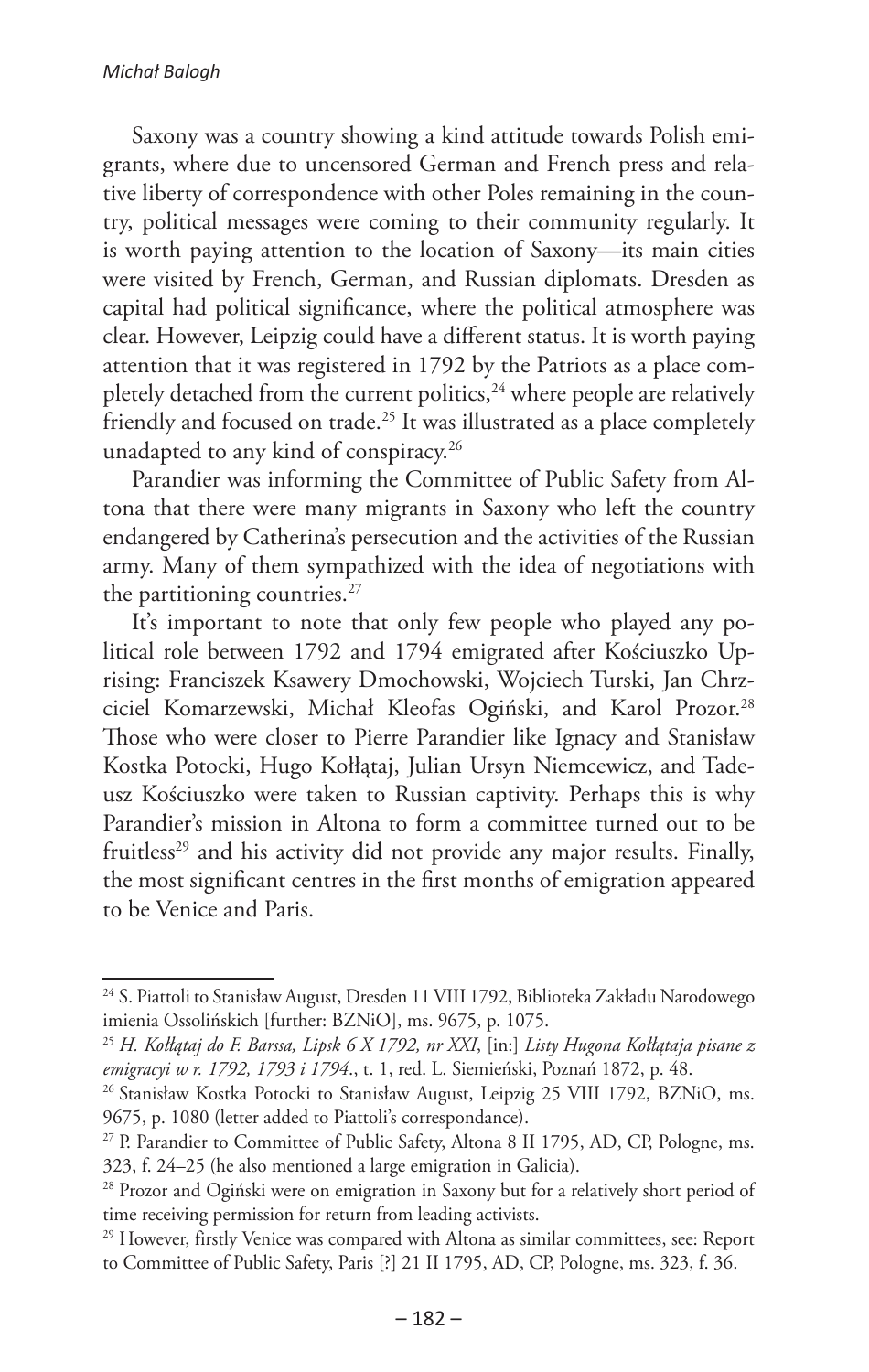## Emigrants' experience

The functions which emigrants were performing before leaving the country undoubtedly had an influence on their later activity. Even minor experience in the field of diplomacy and the atmosphere of France definitely made their actions easier and allowed them to understand the current political situation better than those with the experience of military service, even at the level of general. Many activists operated in Paris just before the defeat of the Kościuszko Uprising. One of the most prominent of them was Franciszek Barss who was delegated to the capital of the Republic after Kościuszko's fruitless mission at the end of 1793. Deputed by the Polish emigration centre in Leipzig, he was announced to French minister François Louis Desforgues by Parandier, who moved from Leipzig to Paris at minister's command.<sup>30</sup> The capital of France was visited by Barss in February 1794.

His political activity gave him sophistication, connections, and discernment among Parisian elites. Next to him was Kazimierz Skalski La Roche, also French by origin, but born in Poland of a Polish mother.<sup>31</sup> Promoted to colonel degree in French service, he had received the order to set off to Warsaw as secondary secretary and translator next to Marie Louis Descorches, who was then performing a political mission. After the defeat in the war of 1792, he was expelled from the Commonwealth in November.32

What is important, La Roche was also active among Polish emigrants just before the Kościuszko Uprising, simultaneously engaged on the Left and cooperating with Wojciech Turski. He was also interested in the Polish east mission, being a proponent of establishing Polish postal services to the Ottoman Empire, moreover creating a Polish military formation there and in Sweden. He was corresponding in these cases and cooperating with Wojciech Turski from the Polish side and deputy in Constantinople Marie Louis Descorches from the French side.

<sup>30</sup> A. Kraushar, *Barss*, op.cit., pp. 71–73.

<sup>&</sup>lt;sup>31</sup> Kazimierz Skalski La Roche was also acquainted with Polish affairs, for a long time he was a correspondent of Paris "Moniteur," moreover he was performing the function of the secretary of the French mission in Warsaw next to minister Descroches. See more: J. Pachoński, J. Reychman, *La Roche Skalski Kazimierz*, "Polski Słownik Biograficzny" 1971, t. 16, pp. 514–516.

<sup>&</sup>lt;sup>32</sup> C. La Roche to Minister Le Brun, Varsovie 7 XI 1792, AD, CP, Pologne, ms. 320, f. 312. As he wrote in his correspondence, finally he left with Wojciech Turski passing Strasbourg.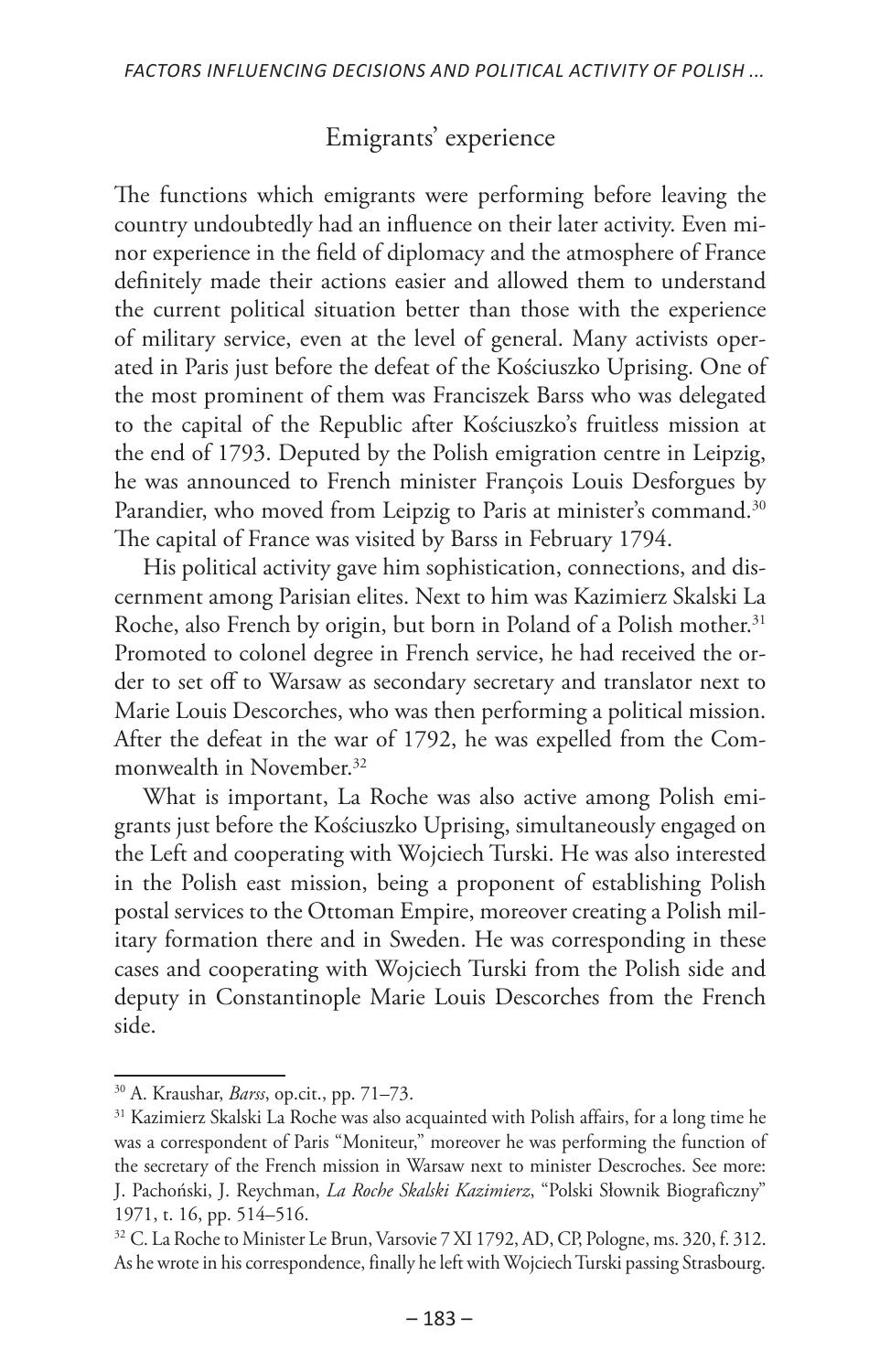#### *Michał Balogh*

Among Poles present in Venice at the turn of 1794 and 1795, Piotr Potocki and Michał Skrzetuski had diplomatic experience; both of them had acted in the mission in the Ottoman Empire, as well as Michał Ogiński, who was an ex-deputy in the Netherlands, and Stanisław Sołtyk—ex-deputy in Austria. They were middle-of-theroad, representing views based on the Third of May Constitution. Obviously, it is difficult to analyse the influence of previous diplomatic experience on every undertaken political action or initiative, however, we can easily illustrate the collective character of main factions and the general result of their activity over two years. It is important to note that around Polish Agency there were people who had previously performed diplomatic functions, namely Barss, La Roche, Potocki, Sołtyk, Ogiński, and moreover Józef Wybicki, who was active during the Confederation of Bar as a politician. The main role in the Polish Deputation was played by Dionizy Mniewski, Gabriel Taszycki, and Franciszek Dmochowski, of whom the last two were mainly publicists.

The situation illustrating the differences, which based on individual experiences, was the speech given before the Convention by Wojciech Turski, who would be operating in France since 1792.33 It became famous among Polish emigrants and was received positively by the Patriotic faction, who were in close contact with the king as well as the French elite.<sup>34</sup> Most likely, the Turski's harangue became the reason for the Deputation to take the speech during the Convention on 22 September 1795. Its initiator was most probably Dmochowski, who was in Saxony in 1792, engaged in the Leipzig faction of the Patriots, and was subsequently one of the leaders of Deputation. The September speech turned out to be one of the most important political actions of Poles at the beginning of their emigration activity. However, it turned out to be a complete failure. The speech was widely criticized, and on top of that, French authorities didn't receive it well at all. Finally, it led to a personal reshuffle in political collocation. The moderate oriented milieus were convinced that Barss would not have made such a mistake.35

<sup>&</sup>lt;sup>33</sup> The manuscript of Turski's speech is in the Jagiellonian Library (ms. 3362), it was later reprinted with translation by W. M. Kozłowski, op. cit., pp. 16–19.

<sup>&</sup>lt;sup>34</sup> P. Parandier to Minister, Leipzig 13 I 1793, AD, CP, Pologne, ms. 321, f. 22 and f. 99–100; S. Piattoli to Stanisław August, Dresden 31 I 1793, BZNiO, ms. 9675, p. 1182; "Gazette nationale ou le Moniteur universel" 1794 (1 janvier), pp. 3–4.

<sup>35</sup> See: J. Pachoński, *Legiony Polskie*, t. 1, op. cit., pp. 91–92.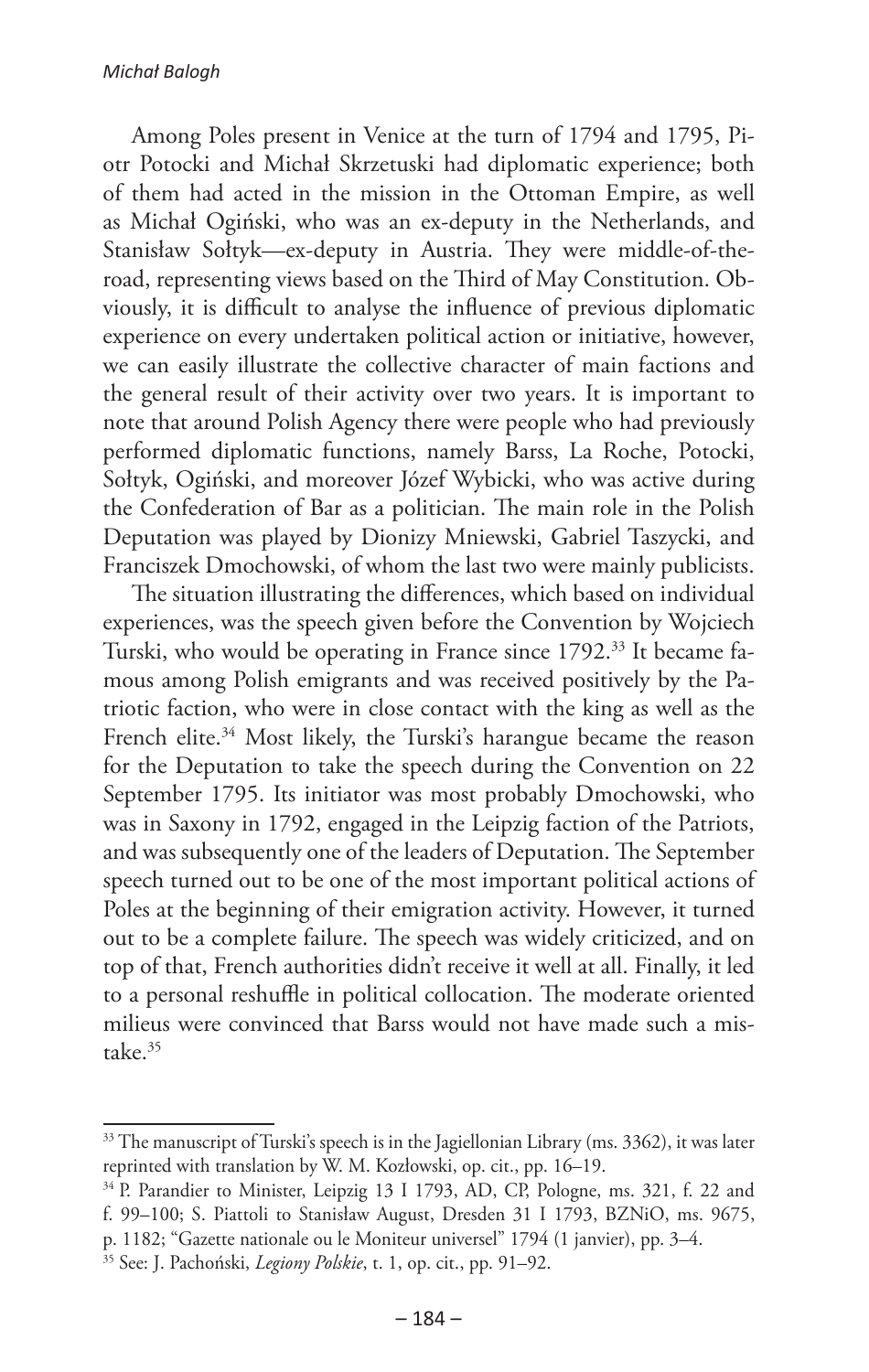The difference is visible also in the matter of choosing ways, which were supposed to lead to the realization of political goals. The Constitutional faction pursued cooperation with European diplomacy by unofficial political missions, while simultaneously getting help from French diplomatic representation. Michał Ogiński was delegated to Constantinople, Aleksander Walknowski to Stockholm,<sup>36</sup> Ignacy Ledóchowski to Berlin, talks were held with Barthélemy in Basel. Finally, the discussions with Bonaparte in Milan gave real success at the beginning of January 1797—the Polish Legions were created in Italy. Contrary to these measures, the Polish Deputation was based on national conspiracy, which is illustrated by the Lviv Centre (*Centralizacja Lwowska*), Romuald Giedroyć's activity in Lithuania or later Polish Republicans' Society (*Towarzystwo Republikanów Polskich*). They were against creating Polish troops in allied countries<sup>37</sup> but wanted to pursue unreal plans, namely, restore the Commonwealth purely by the national power. Even though the faction of "diplomats" was trying to act according to their competences, they were not successful. The missions in Constantinople and Stockholm brought no benefits but creating the Polish Legions was undoubtedly a unique success. It is difficult to decide if it was the fruit of political experience, the coincidence of circumstances, and Bonaparte's successes or perhaps French business. With great probability, we can suppose that without earlier activity in the diplomatic field, the project could not have been undertaken and realized.

## Family situation

In many cases, emigrants' family and financial status influenced their political activity; for not everyone could afford to travelling with their close ones. Therefore it was easier to act for people without family nor real estate because they weren't bound by responsibility while making

<sup>&</sup>lt;sup>36</sup> Verninac was recommended for the Polish missions to Stockholm and Constantinople, see: M. Ogiński, op. cit., p. 72. More about Ogiński's mission in his memoirs, which include documents and letters written by politicians of the period. AD, CP, Pologne, ms. 323. There are brief mentions about Walknowski in: A. Skałkowski, *O kokardę*, op.cit., p. 37; Extrait d'une lettre des Polonois Refugiés, Paris 3 Messidor an 4e, AN, AFIII, Pologne 74/301.

<sup>&</sup>lt;sup>37</sup> Simultaneously republicans had a critical attitude towards "Polish aristocracy, who shivers at the very notion of the reawakening of peasants," see: J. K. Szaniawski to NN, Paris, 22 X 1797, Biblioteka Książąt Czartoryskich, ms. 3930, pp. 118–121.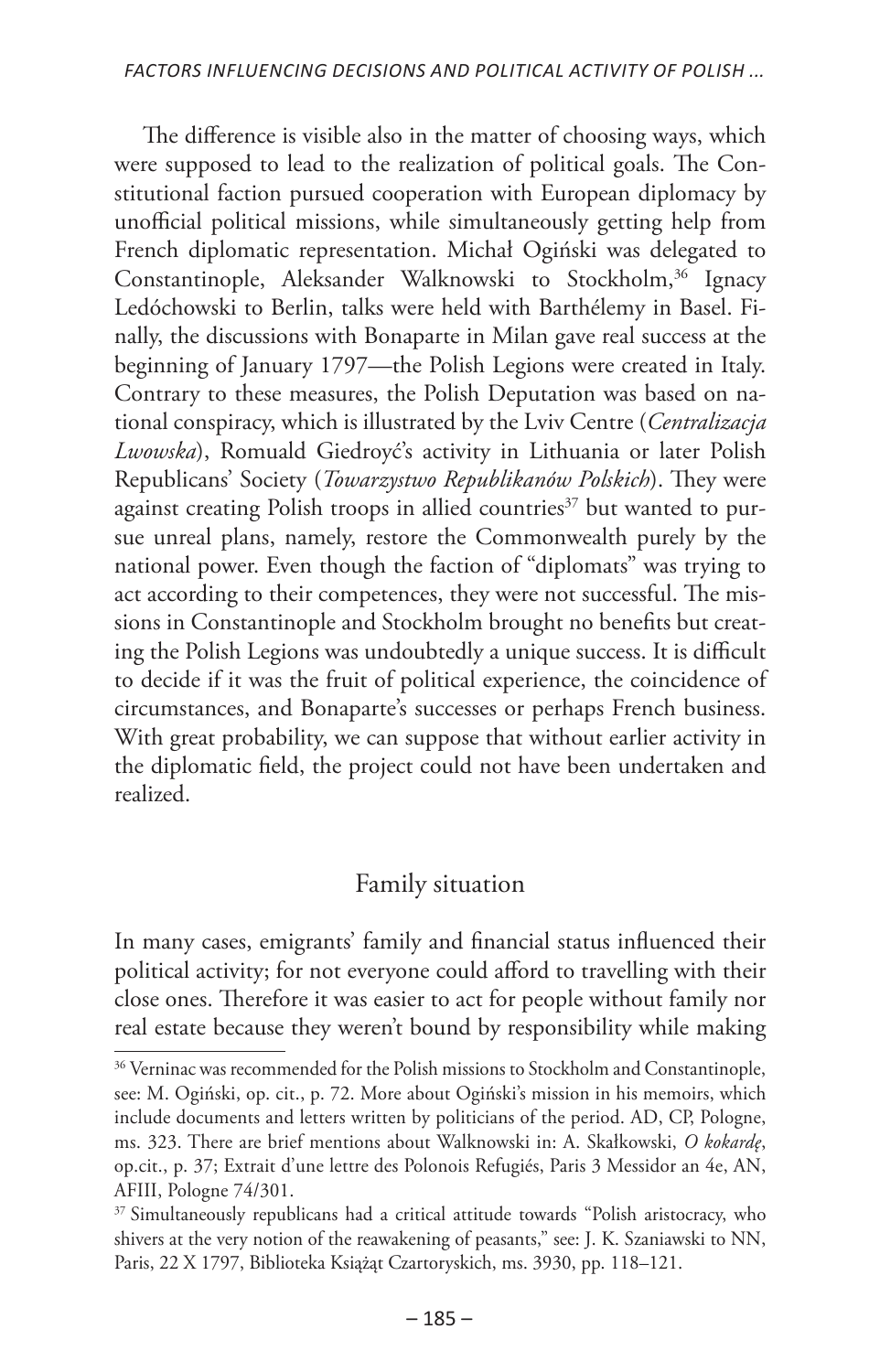decisions. Matters of family and finances were included in emigrant dispute.<sup>38</sup>

Many of the emigrants had wives and children who either stayed in their estates or traveled with the head of the family. It often was an effect of the financial situation which was a result of the invaders' politics. The connections between emigrant political activity and family can be seen after 1792. Correspondence shows that Ignacy Potocki was regularly informed about his daughter and waiting for her,<sup>39</sup> Stanisław Kostka Potocki awaited his spouse, just like Stanisław Sołtan, and wife allegedly came to aid ill Józef Mostowski.<sup>40</sup>

The Franciszek Barss' family<sup>41</sup> hadn't been much around him before 1795.42 It was because the lawyer first went to Vienna, then to Leipzig and Paris. What is important, he left his wife with two young daughters, and a man's absence complicated a lot of matters. However, it is known that Luiza Barss followed her husband with their daughters and *la femme*  de confiance to Paris.<sup>43</sup> They lived at Rue du Faubourg Saint-Honoré 33, near Rue d'Anjou.44 Poles emigrating to Saxony after the Insurrection's fall traveled with their families, which Parandier pointed out.<sup>45</sup>

Michał Ogiński also traveled with his spouse. Having arrived in Vienna where he reconciled with her, after ten days under the name Michałowski, they departed to Venice.<sup>46</sup> He remained in touch with

<sup>&</sup>lt;sup>38</sup> Kołłątaj may serve as an example here, as seen in his letter to Barss: "If you are to suffer and ready to put your wife and children to a similar fate, now is the time, but consider in your heart whether your will agree with that of your wife and the fate of your children," *H. Kołłątaj do F. Barssa, Lipsk 6 X 1792, nr XXI*, [in:] *Listy Hugona Kołłątaja*, t. I, pp. 48–49. <sup>39</sup> *J. Dembowski do I. Potockiego, Warszawa 8 VIII 1792, nr 4*, [in:] *Tajna korespondencja z Warszawy 1792–1794 do Ignacego Potockiego*, red. M. Rymszyna, A. Zahorski, Warszawa 1961, p. 28; *J. Dembowski do I. Potockiego, Warszawa 25 VIII 1792, nr 12*, [in:] ibidem, p. 39.

<sup>40</sup> S. Piattoli to Stanisław August, Dresden 22 XI 1792, BZNiO, ms. 9675, p. 1147.

<sup>&</sup>lt;sup>41</sup> Daughters Julianna and Franciszka, and wife Luiza, daughter of the Warsaw president Warsaw Andrzej Rafałowicz. Liste des Polonais qui se trouvent à Paris et qui sont connus de l'Agence Polonaise, AD, CP, Pologne, ms. 323, f. 77; A. Kraushar, *Barss*, op.cit., p. 11. <sup>42</sup> A. Kraushar, *Barss*, op.cit., p. 19.

<sup>&</sup>lt;sup>43</sup> Liste des Polonais qui se trouvent à Paris et qui sont connus de l'Agence Polonaise, AD, CP, Pologne, ms. 323, f. 77.

<sup>&</sup>lt;sup>44</sup> J. C. Méhée to Minister B. Barère, AD, CP, Pologne, ms. 323, f. 73; J. Pachoński, *Legiony Polskie*, t. 1, op. cit., p. 70.

<sup>45</sup> P. Parandier to Committee of Public Safety, Altona 8 II 1795, AD, CP, Pologne, ms. 323, f. 24.

<sup>&</sup>lt;sup>46</sup> M. Ogiński, op. cit., p. 56. However, since it is difficult to unambiguously specify which of the migrants took refuge with his family, one has to assume that not every one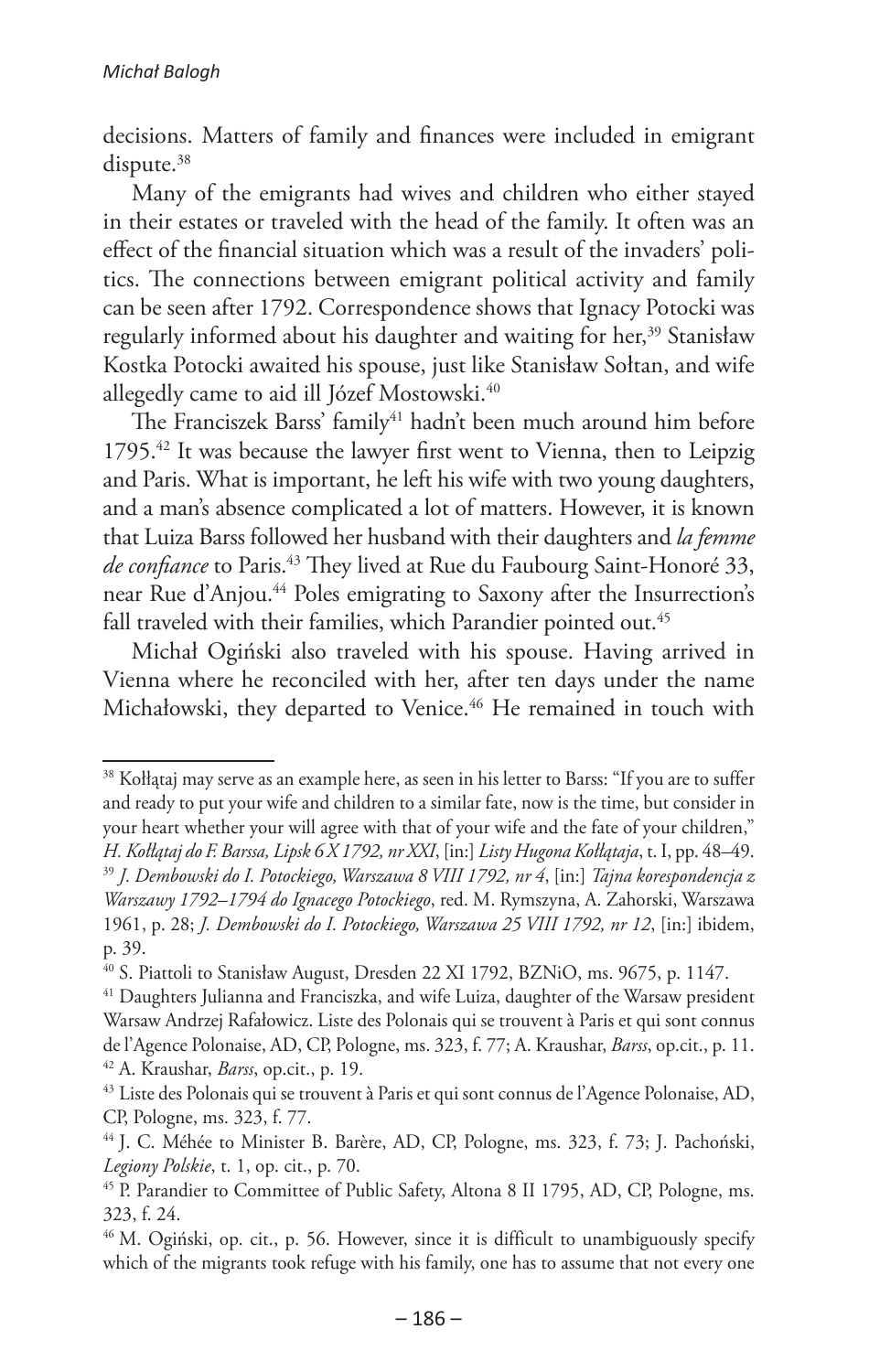her while completing the mission in Constantinople.<sup>47</sup> According to François Cacault, Karol Prozor left his wife, children, and estate and emigrated.48 Marian Dubiecki recorded that Prozor also left his mother, who lived in Żółkiew's Basilian monastery with her chamberlain. Probably, during his three-week-long waitin for a passport in Jarosław, Prozor saw his family for the last time.<sup>49</sup> According to Lallement's report, his two-year-old child was held hostage by the Russians.<sup>50</sup> Having heard about the Kościuszko Uprising, general Franciszek Łaźniński<sup>51</sup> left his wife and child in Ukraine. Kazimierz La Roche was accompanied by his mother, Pole by birth.

Romuald Giedroyć had the possibility of connecting his service towards the motherland with the family life, simultaneously overseeing his estate. He went to Lithuania in summer 1796<sup>52</sup> where he was to observe the social moods.<sup>53</sup> It appears that this choice wasn't only caused by Giedroyć's familiarity with the area, but the purpose was to allow him to contact with his family as well. Dmochowski in 1797 didn't hesitate to visit Hamburg where his numerous cousins lived.<sup>54</sup> A clear example of emigrants caring for their families is Wybicki's attitude. In the letter to Sandoz-Rollin, a Prussian representative in Paris, he was expressed his concern about his wife, Estera, and three children, Teresa, Józef, and Łukasz, who were staying in Southern Prussia. According to the letter, at this time he had not had any information about his family for ten months $55$ .

of these mentioned it in his documents, even more so, that it has to be stressed that most of those papers do not exist anymore.

<sup>47</sup> *F. Rymkiewicz do T. Wyssogierda, Konstantynopol 16 II 1797, nr 63*, [in:] W. Smoleński, *Emigracya polska w latach 1795–1797. Materyały Historyczne*, Warszawa 1911, p. 89. Ogińsk's wife lived in Brunswick during his absence.

<sup>48</sup> F. Cacault to Committee of Public Safety, Florence 7 II 1795, AD, CP, Pologne, ms. 323, f. 20–21.

<sup>49</sup> M. Dubiecki, *Karol Prozor*, *oboźny w. w. ks. litew*., Kraków 1897, p. 269.

<sup>50</sup> Lallement to 2e Section, Venice AD, CP, Pologne, ms. 323, f. 22.

<sup>51</sup> The informations are in Lallement's report, AD, CP, Pologne, ms. 323, f. 200–207.

<sup>52</sup> Case of passport's issuance in AN, AFIII, ms. Pologne 74/301.

<sup>53</sup> "Dombrowski rencontra chez la palatine Zieberg le général Romuald Giédroyc, qui allait rejoindre sa famille en Lithuanie, et qui s'était chargé en même temps de sonder l'esprit de cette province." L. Chodźko, op. cit., p. 134.

<sup>54</sup> *Jan Dembowski do P. Potockiego, Paryż 9 IV 1797, nr 28*, [in:] W. Smoleński, *Emigracya*, op. cit., p. 39.

<sup>55</sup> *J. Wybicki o D. Sandoz-Rollina, Paryż 1795, nr 127*, [in:] *Archiwum Wybickiego*, t. 1, red. A. Skałkowski, Gdańsk 1948, p. 208.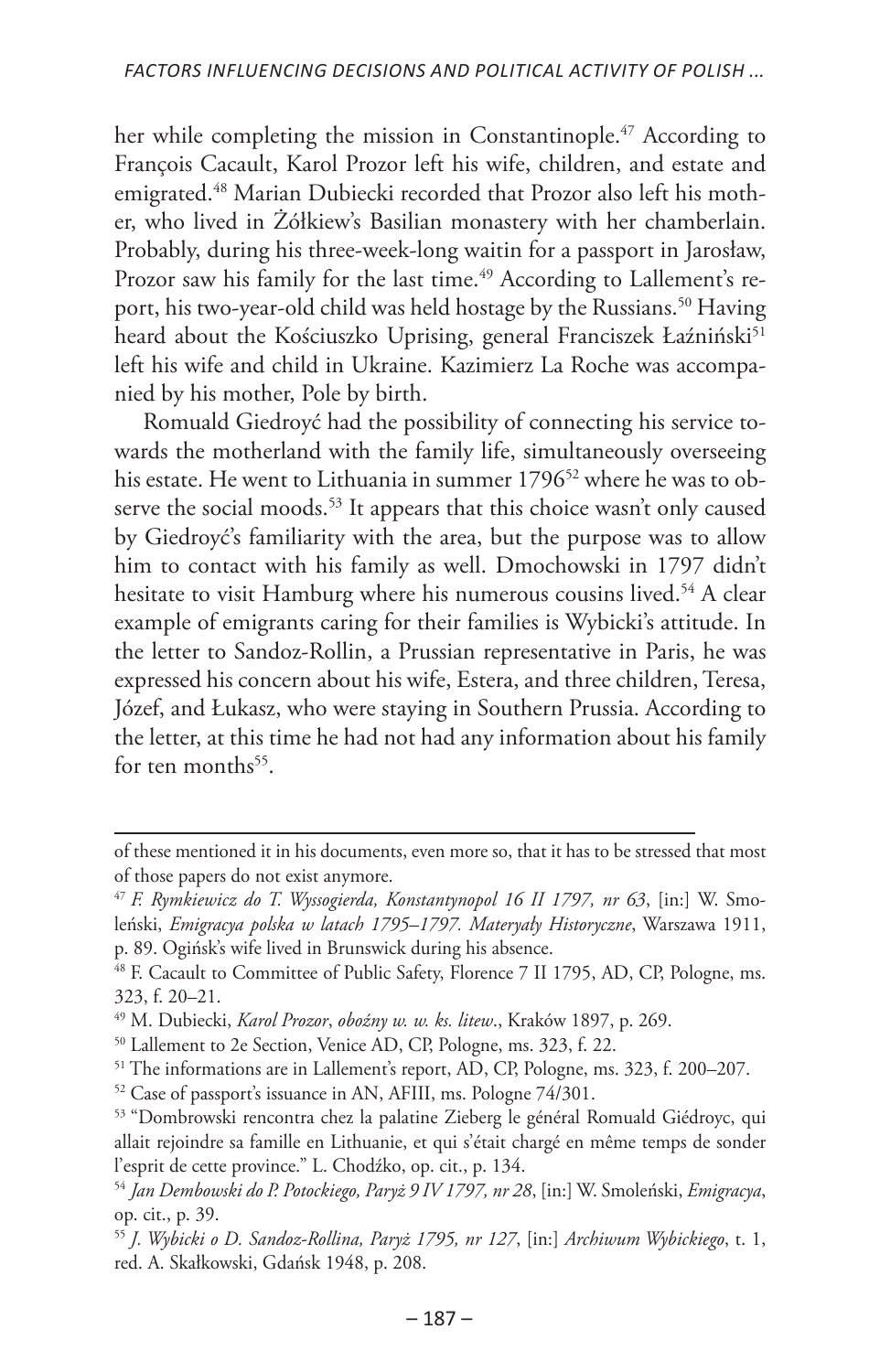#### *Michał Balogh*

It is therefore visible that family relations had their weight and were developed, given the possibility. In the case of selected migrants, the family and political life were partially combined, which in some matter projected onto their actions.

Family matters were pressed during the dispute over the formation of national representation which was meant to continue the Great Diet. The projects' creators were, above all, the moderates. They intended to call the national representation in Milan to prolong the state's continuity. Ogiński, representing a stance differing from the moderates in that matter, believed that "it is unreasonable, inhumane and unworthy to call upon peaceful owners to leave their estates, separating fathers from their children, and expose them to a self-contradictory motion, uncertain, and useless in my belief."56 Eventually, plans of limited Sejm's continuation failed. Without any doubt, difficulties regarding such a great distance and leaving families and estates in the home country did contribute to the failure.

#### Finances

Besides family matters, the financial status of the Polish migrants greatly affected their activity and their possibilities of action, but also caused disputes. It is worth noting that among the activists' petty nobility predominated, engaged in the country's political life in varying degrees, but not holding major offices.<sup>57</sup> Loss of estate due to the invaders' repressions was common among the migrants.<sup>58</sup> Among people in possession of somewhat more significant property, there were Piotr Franciszek Potocki, Dionizy Mniewski (who financially supported the Venetian party59), or Stanisław Sołtyk. Stanisław Kostka Potocki spent some time in Venice as well and had a significant estate<sup>60</sup> but he didn't play a great role after 1794. At least at the beginning, Michał Ogiński

<sup>56</sup> M. Ogiński, op. cit., p. 222.

<sup>57</sup> With exceptions of people like Michał Kleofas Ogiński or Piotr Potocki.

<sup>58</sup> Lallement to 2e Section, Venice, AD, CP, Pologne, ms. 323, f. 22–23; Iwaszkiewicz provides the index, mentioning among the landowners who lost their estates after the second and third partitions: Zagórski, Michał Ogiński, Józef Wybicki, Ksawery Dąbrowski, Antoni Prusiński, and Dionizy Mniewski, see: J. Iwaszkiewicz, *Wykaz dóbr ziemskich skonfiskowanych przez rządy zaborcze w latach 1773–1867*, Warszawa 1929, pp. 16–19. <sup>59</sup> J. Pachoński, *Emigracja*, op.cit., p. 874.

<sup>60</sup> Sz. Askenazy, *Napoleon a Polska*, Warszawa–Kraków 1918, p. 88.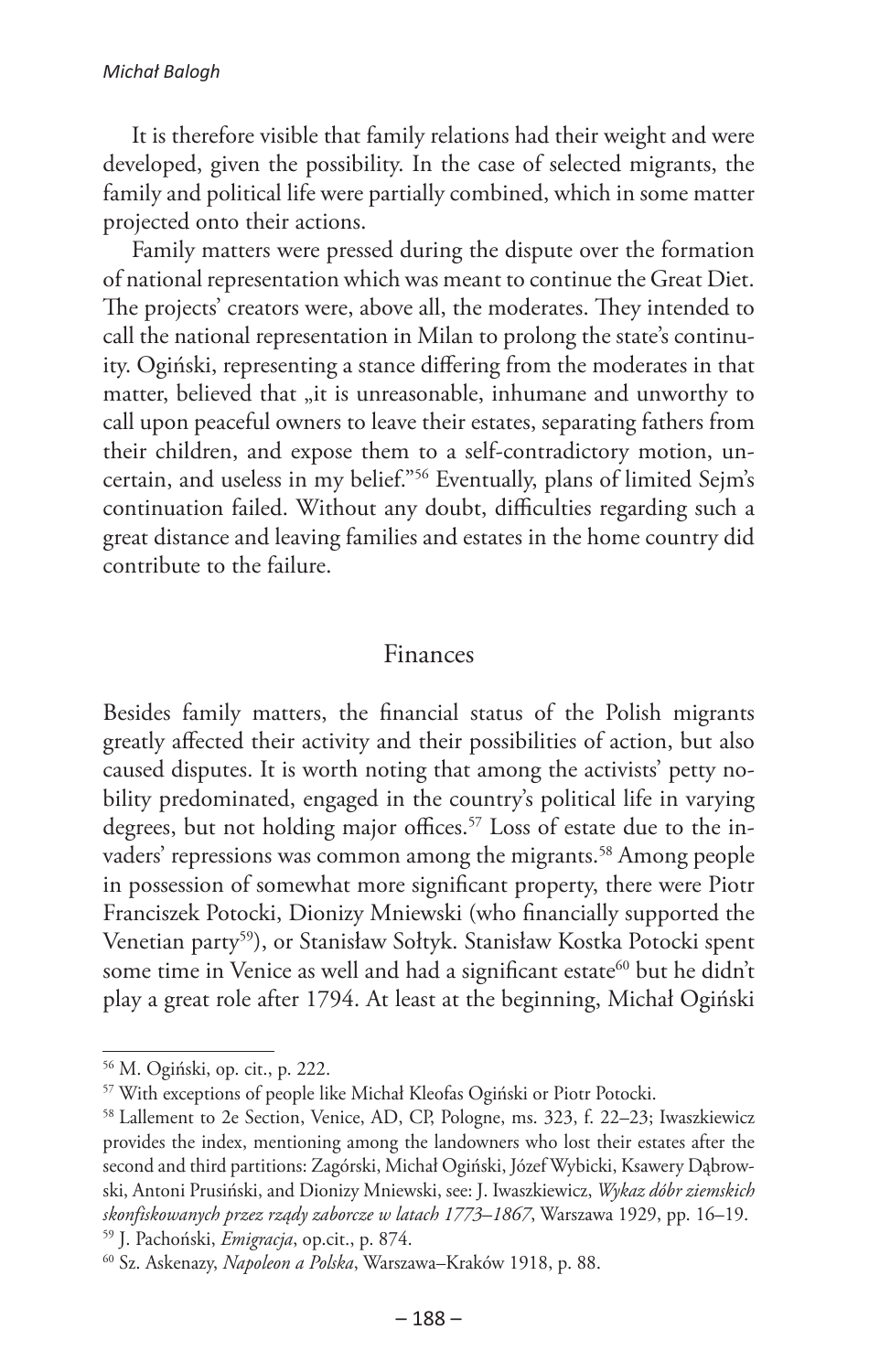did possess some wealth.<sup>61</sup> He was rid of demesne profiting about million zlotys per year because of his refusal of returning to the estate and informed by the invader's decision that he was forbidden to return. Before his travel to Constantinople, he received 2,000 gold ducats,  $62$  the last money from his demesne.<sup>63</sup> Many didn't possess any funds during their departure from the motherland. Alojzy Sulistrowski, for example, went to Italy while indebted and probably in a significant manner, since this information was highlighted in the document.<sup>64</sup>

The funds were raised by any means possible. Some came from secret political organisations in the country and fundraisers (mainly from Galicia). There were also examples of financing of the Poles by the French,<sup>65</sup> however, one can find out about financial support provided by more opulent activists.<sup>66</sup>

One such example is Starost of Szczerzec Piotr Potocki, who stayed in Venice. He was able to support the refugees materially. In August 1796, Karol Prozor addressed the letter to Potocki with requests for money for a public cause, due to increasing problems, $67$  just like Ogiński who was at the time in the capital of the Ottoman Empire asked him for the funds.<sup>68</sup> Further examples can be found by following the correspondence from that year's November. Potocki then donated 500 zlotys to Jan Henryk Dąbrowski, Wojczyński, and Tremo for their journey to Italy.<sup>69</sup>

<sup>61</sup> J. Pachoński, *Emigracja*, op. cit., p. 873; Departing with his wife from Vienna to Venice in Autumn 1794, he had "several hundred ducats." The author mentions those funds as being insufficient for his needs and the Ogiński's estate was confiscated because he refused to return to the country, see: M. Ogiński, op. cit., pp. 56–59

 $62$  For second half of the eighteen century one talar had value of 7,28 Polish zlotys, one ducat—about 17,4 Polish zlotys. *Historia Polski w liczbach*, vol. 2, red. F. Kubiczek, A. Jezierski, A. Wyczański, Warszawa 2006, p. 153.

<sup>&</sup>lt;sup>63</sup> He received the money on 1 November 1795 in Venice; see: ibidem, p. 85.

<sup>64</sup> Lallement to 2e Section, Venice, AD, CP, Pologne, ms. 323, f. 22.

<sup>65</sup> Ogiński who persuaded Verninac into supporting financially few Poles in Istanbul, may serve as an example, see: *F. Rymkiewicz do obywateli Galicji, Konstantynopol 17 VIII 1796, nr 39*, [in:] W. Smoleński, *Emigracya*, op. cit., p. 50.

<sup>66</sup> J. Pachoński, *Emigracja*, op.cit., pp. 872–873.

<sup>67</sup> *K. Prozor do P. Potockiego, 11 VIII 1796*, [in:] W. Smoleński, *Emigracya*, op. cit., p. 9; also correspondence from a day later.

<sup>&</sup>lt;sup>68</sup> "Have mercy, citizen, think of me and make sure that whatever money is sent to me. It is known to you that I am living on my meager fund so far." *M. Ogiński do P. Potockiego, Konstantynopol 31 VIII 1796, nr 41*, [in:] W. Smoleński, *Emigracya*, op.cit., p. 55.

<sup>69</sup> J. Wybicki, *Życie moje*, Wrocław 2010, p. 234.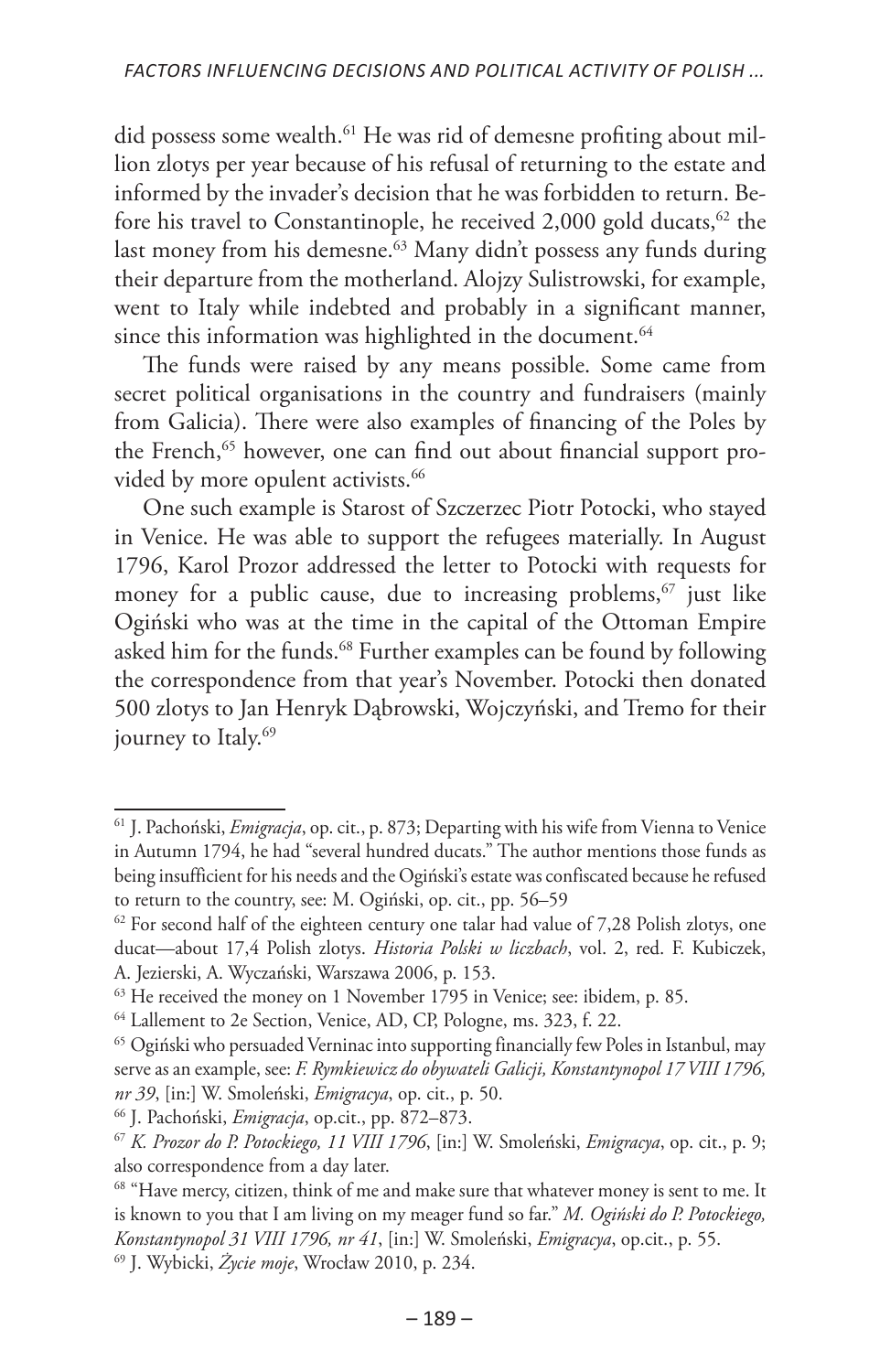At the same time, Macon requested money because he didn't have anything to live on. Having received 450 talars from unknown donors and two little rings sold for 20 talars, he shared the money with Jabłonowski.<sup>70</sup> According to the correspondence, financial support amounting to 20 talars was granted to him by Ogiński as well.<sup>71</sup>

It can be questioned whether Potocki indeed administered his own finances or on behalf of the emigration powers. In 1797, he could afford the purchase a palace in Ostów around Mielnik<sup>72</sup> and he bought an estate around Dresden.73

The amounts needed by the emigrants weren't high. Relying on the relations of the Polish envoys to the Ottoman Empire, it can be deduced that monthly upkeep required around 30 ducats. A disproportion of prices is to be considered because in Italy currency's worth was different and in the Ottoman Empire prices of goods did differ from Western Europe or Poland. Potocki, having been in Venice years before, recounts that "in this city, there is a great dearth on everything."74 In comparison, Ogiński rented an apartment in Istanbul, for which he paid 100 ducats annually and a similar amount for the furniture.<sup>75</sup> Sending a courier from Constantinople cost a similar price.<sup>76</sup>

On more than one occasion the migrants' push for the creation of armed forces aiding foreign powers can be noted (which could give them employment).<sup>77</sup> This conclusion concerns mostly emigrants hav-

<sup>74</sup> *P. Potocki do Deputacji Spraw Zagranicznych, Wenecja 12 IX 1789, nr 28*, [in:] *Akta legacy*, t. 1, op.cit., p. 74.

<sup>75</sup> *F. Rymkiewicz to Weygtynowski [S. Sołtyk] obywateli Galicji, Konstantynopol 20 III 1797, nr 64*, [in:] W. Smoleński, *Emigracya*, op. cit., p. 92.

<sup>76</sup> *M. Ogiński do P. Potockiego, Konstantynopol 31 VIII 1796, nr 41*, [in:] W. Smoleński, *Emigracya*, op. cit., p. 55.

<sup>&</sup>lt;sup>70</sup> In the manuscript: "Obywatelowi Jabłon...", look: Macon [F. Rymkiewicz] to P. Potocki, Constantinople 20 XI 1796, AGAD, Archiwum Roskie, ms. 40; For example, some palace antiques and wines were sold to gain funds for Tremo's and La Roche's journey to the east and to obtain money for the further existence of emigration, see: J. Pachoński, *Legiony Polskie*, t. 1, op. cit., p. 90.

<sup>71</sup> In the manuscript: "O…" (only letter).

<sup>72</sup> *Akt sprzedaży placu pod miastem Mielnikiem Fran. Piotrowi Potockiemu, staroście szczerzeckiemu, przez Franciszka Wyrzykowskiego 1797*, AGAD, Zbiór Anny z Potockich Ksawerowej Branickiej, ms. 605.

<sup>73</sup> M. Czeppe, *Potocki Franciszek Piotr*, "Polski Słownik Biograficzny" 1984–1985, t. 28, p. 131.

 $77$  "The public cause has always been the only one for me. I have supported it not only with my sword but also with my pen. Now I am doing the latter, but wishing for the times when I can also do the former." Macon [F. Rymkiewicz] to P. Potocki, 1 X 1796, AGAD, Archiwum Roskie, ms. 40.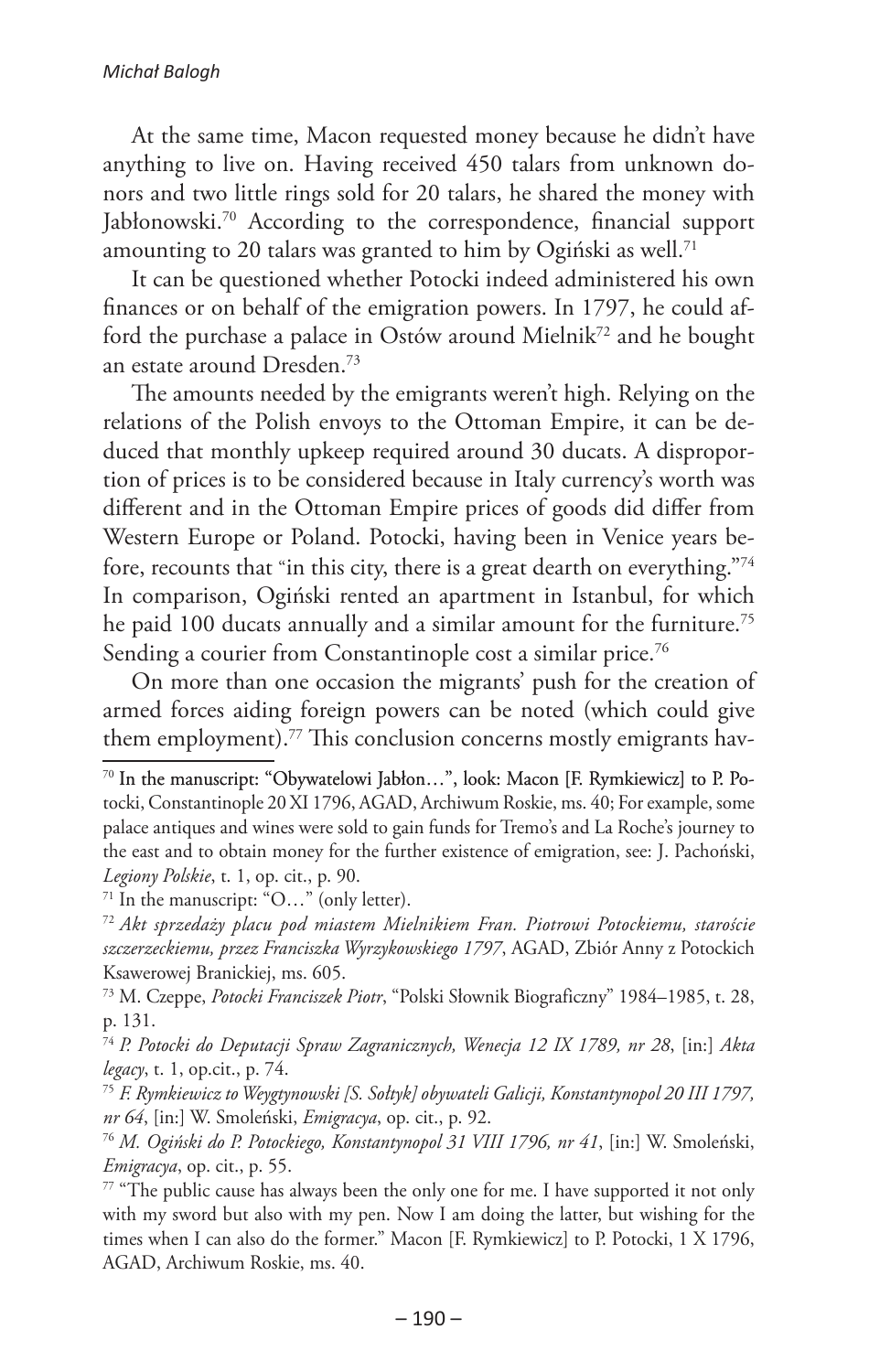ing a military status without a regular salary. It is obviously combined with the patriotic idea of creating Polish foreign military force, however, the improvement of one's material status became even more necessary. For example, Wojciech Turski, sent from Paris to Sublime Porte with the task of organising Turkish cavalry, received a yearly salary of 7,000 piastres, equivalent to 1,000 ducats.78 Between 1794 and 1795 the hopes of the Poles in Constantinople were supported by the French politicians who promised financial aid79.

It is worth noting that even in 1795, few migrants could afford to maintain their staff in Paris.<sup>80</sup> It is, however, difficult to assess exact costs and relations between the activists and *les hommes de confiance.*

Dealing with French politicians usually required financial effort as well—for example, a well-known method of persuading Parisian elite members were parties hosted by Poles. Often there was a plain shortage of money to buy French officials' sympathy. This was the goal for which Prozor needed so many funds. He wrote to Potocki: "While we need to communicate more closly with the French, we need to make friendships, we cannot afford to pay for dinner for a few people even if we put all our money together."81 Before the failed Deputation's appearance before the Commission on 22 September 1795, a sumptuous dinner had been served to some of its members, which also must have jeopardized the finances of the emigration leadership.82 The clashes caused by such issues were hardly avoidable, especially after the secession of the republican Deputation. On 3 November 1795, Franciszek Dmochowski attacked Kazimierz la Roche, accusing him that "he manages the emigration palace lavishly and for his own benefit."83

Undoubtedly, the poor finances halted, slowed down, or complicated political activity, for it was difficult to freely operate on such a vast area of Europe, taking into account correspondence and delegated missions, without a permanent income. It was due to that, among other reasons,

<sup>78</sup> M. Ogiński, op. cit., p. 106; J. Pachoński, *Słownik biograficzny oficerów Legionów Polskich 1796–1807*, Kraków 1998–2003, p. 319.

<sup>79</sup> A. Kraushar, *Barss*, op. cit., p. 275

<sup>80</sup> AD, CP, Pologne, ms. 323, f. 77–77, 122.

<sup>81</sup> *K. Prozor do P. Potockiego, 11 VIII 1796, nr 10* [in:] W. Smoleński, *Emigracya*, op. cit., p. 9. <sup>82</sup> Sz. Askenazy, op. cit., p. 98.

<sup>&</sup>lt;sup>83</sup> The initiator of the idea of purchasing and maintaining the palace as well as organizing parties for French politics was Karol Prozor: J. Pachoński, *Legiony Polskie*, t. 1, op. cit., p. 90; Prozor cites his response to La Roche's information that there are still funds for maintaining the palace for emigrants for three months more, Rapperswil Collections, ms. 114, II, p. 30–36.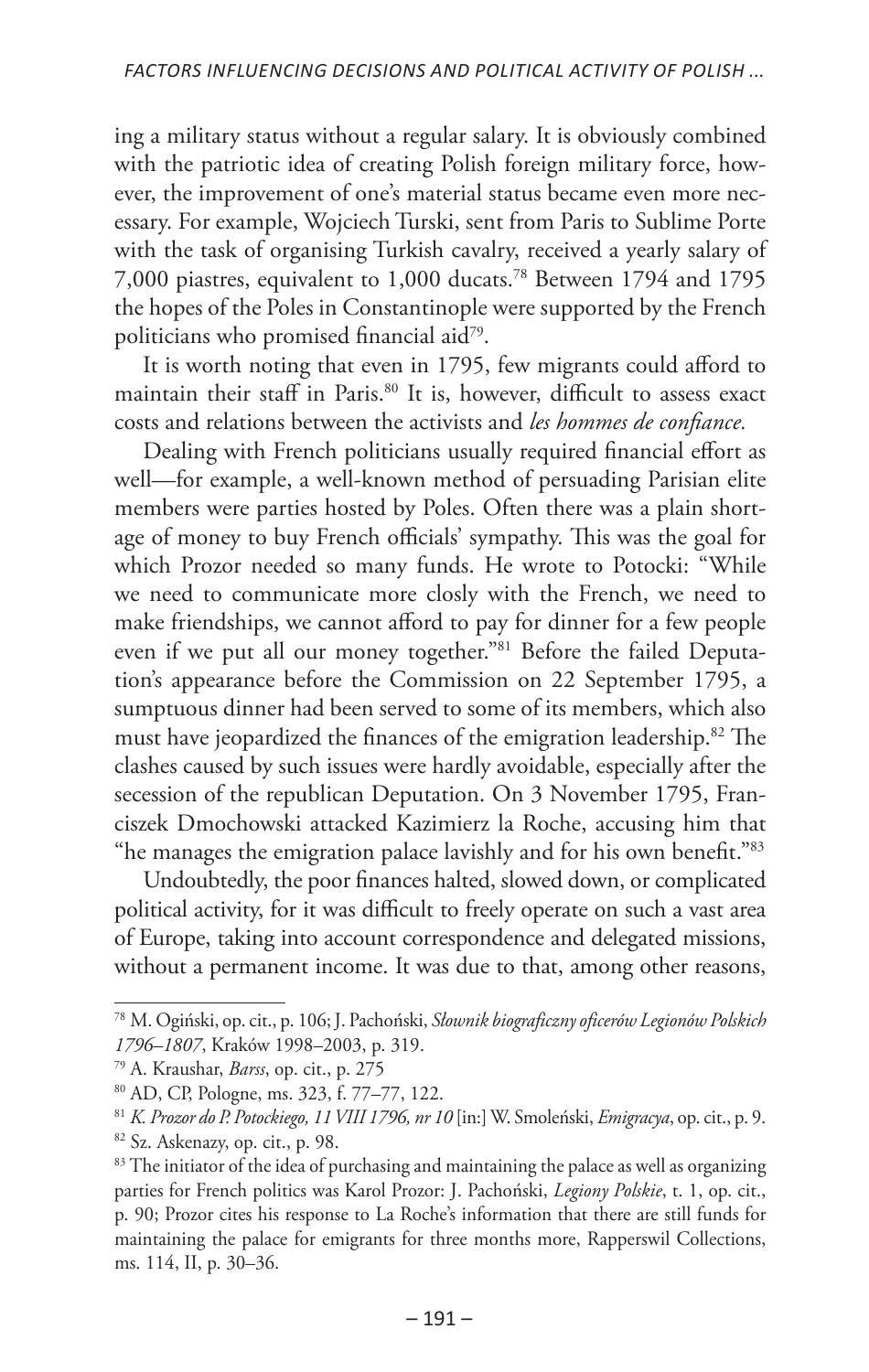that the emigrants rushed to organise military units and sought employment in the French army.<sup>84</sup> This plan ultimately succeeded despite a considerable resistance on the Deputation's behalf and ultimately the Polish Legions in Italy were formed at the beginning of the year 1797.

#### Conclusion

As can be easily seen, besides politics, decisions of the most important leaders, and ongoing military conflicts, secondary factors, while hardly evident, had considerable importance—especially in case of emigration realities. The factors stretching across two axes, namely "vertical"—chronological—and "horizontal"—actual, caused by family and material status—collide with each other. The resultant force of those wasn't overshadowed by the primary factors, like general European politics and conflicts. It is hard to understand the detailed history of Polish emigration, especially in face of such a difficult and complicated period, without a profound analysis of all the particular circumstances. Studies are also held back by the fact that large parts of the materials have been lost or destroyed.

The above examples are not exhaustive but representative. Without a doubt, studies concerning contemporary realities of traveling, daily life and prosopography, and biographistics of the characters behind these events could allow further exploration of the matters tackled in this article. It is also necessary to state that the subject of emigration activity requires separate treatment and methods which results not only from the difficulties concerning the availability of source material but also of the necessity of understanding the contemporary political, social, and economic conditions in the context of both elites (abroad) and migrants, a social group which is difficult to describe.

## Bibliography

#### **Manuscripts**

Archives Diplomatiques du Ministère des Affaires Étrangères de La Courneve: Correspondance Politique, Pologne, ms. 320, 321, 322, 323.

<sup>84</sup> Poles on the French service were numerous before 1794. Józef Miączyński, Klaudiusz Łazowski, or Józef Sułkowski, to name just a few, were the most famous ones.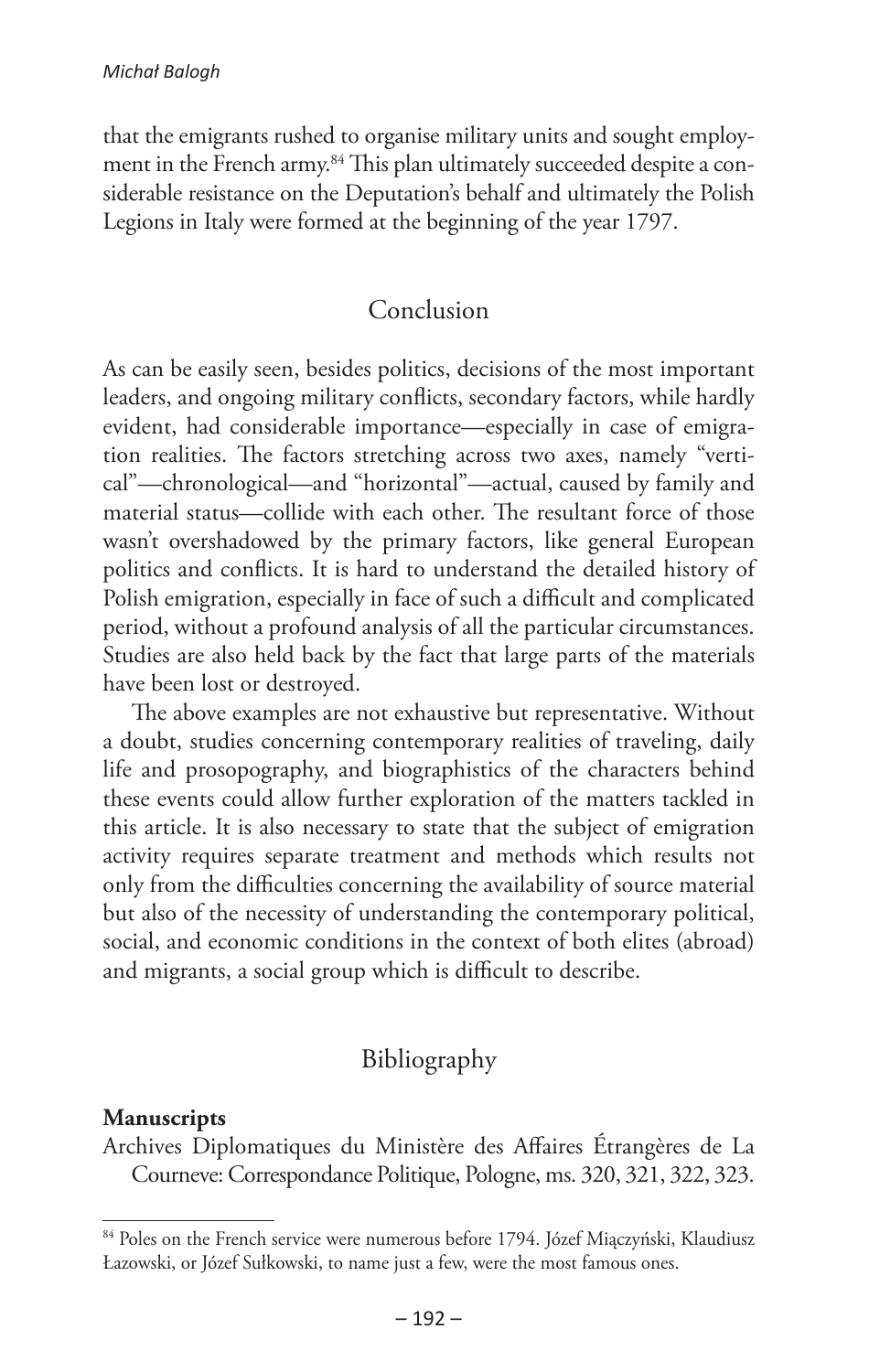Archives Nationales de France, AFIII, Ms. Pologne 74/301.

Archiwum Główne Akt Dawnych w Warszawie: 12 Zbiór Popielów (ms. 371, 495); 336 Archiwum Roskie (ms. 40); 338 Zbiór Anny z Potockich Ksawerowej Branickiej (ms. 605).

Biblioteka Książąt Czartoryskich: Ms. 3929, 3930.

Biblioteka Zakładu Narodowego im. Ossolińskich: Ms. 9675, 9751. Biblioteka Jagiellońska: Ms. 3362.

#### **Published sources**

*Archiwum Wybickiego*, t. 1–2, red. A Skałkowski, Gdańsk 1948–1950. *Archiwum Wybickiego*, t. 3, red. A. Bukowski, Gdańsk 1978.

- *Listy Hugona Kołłątaja pisane z emigracyi*, red. L. Siemieński, Poznań 1872.
- Niemcewicz J. U., *Pamiętniki czasów moich*, t. 1, red. J. Dihm, Warszawa 1958.
- Ogiński M., *Pamiętniki o Polsce i Polakach od roku 1788 do końca roku 1815*, t. 2, Poznań 1870.
- *Ostatni poseł polski do Porty Ottomańskiej. Akta legacyi stambulskiej Franciszka Piotra Potockiego*, t. 1–2, red. K. Waliszewski, Paryż 1894.
- Smoleński W., *Emigracja polska w latach 1795–1797*, Warszawa 1911.
- *Tajna korespondencja z Warszawy do Ignacego Potockiego 1792–1794*, red. M. Rymszyna, A. Zahorski, Warszawa 1961.

Wybicki J., *Życie moje*, Wrocław 2010.

#### **Literature and articles**

Askenazy S., *Napoleon a Polska*, t. 1–3, Warszawa 1918–1919.

- Chodźko L., *Histoire des Légions polonaises en Italie, sous le commandement du général Dombrowski,* t. 1–2, Paris 1829.
- Czeppe M., *Potocki Franciszek Piotr*, "Polski Słownik Biograficzny" 1984–1985, t. 28, p. 131.
- Czubaty J., *Zasada "dwóch sumień": normy postępowania i granice kompromisu politycznego Polaków w sytuacjach wyboru, 1795–1815*, Warszawa 2005.

Dubiecki M., *Karol Prozor, oboźny w. w. ks. litew.*, Kraków 1897.

- Iwaszkiewicz J., *Wykaz dóbr ziemskich skonfiskowanych przez rządy zaborcze w latach 1773–1867*, Warszawa 1929.
- *Historia Polski w liczbach*, vol. 2, red. F. Kubiczek, A. Jezierski, A. Wyczański, Warszawa 2006.

Konopczyński W., *Polska a Turcja 1683–1795*, Warszawa 1936.

Kozłowski W. M., *Misya Kościuszki do Paryża w r. 1793*, Lwów 1899.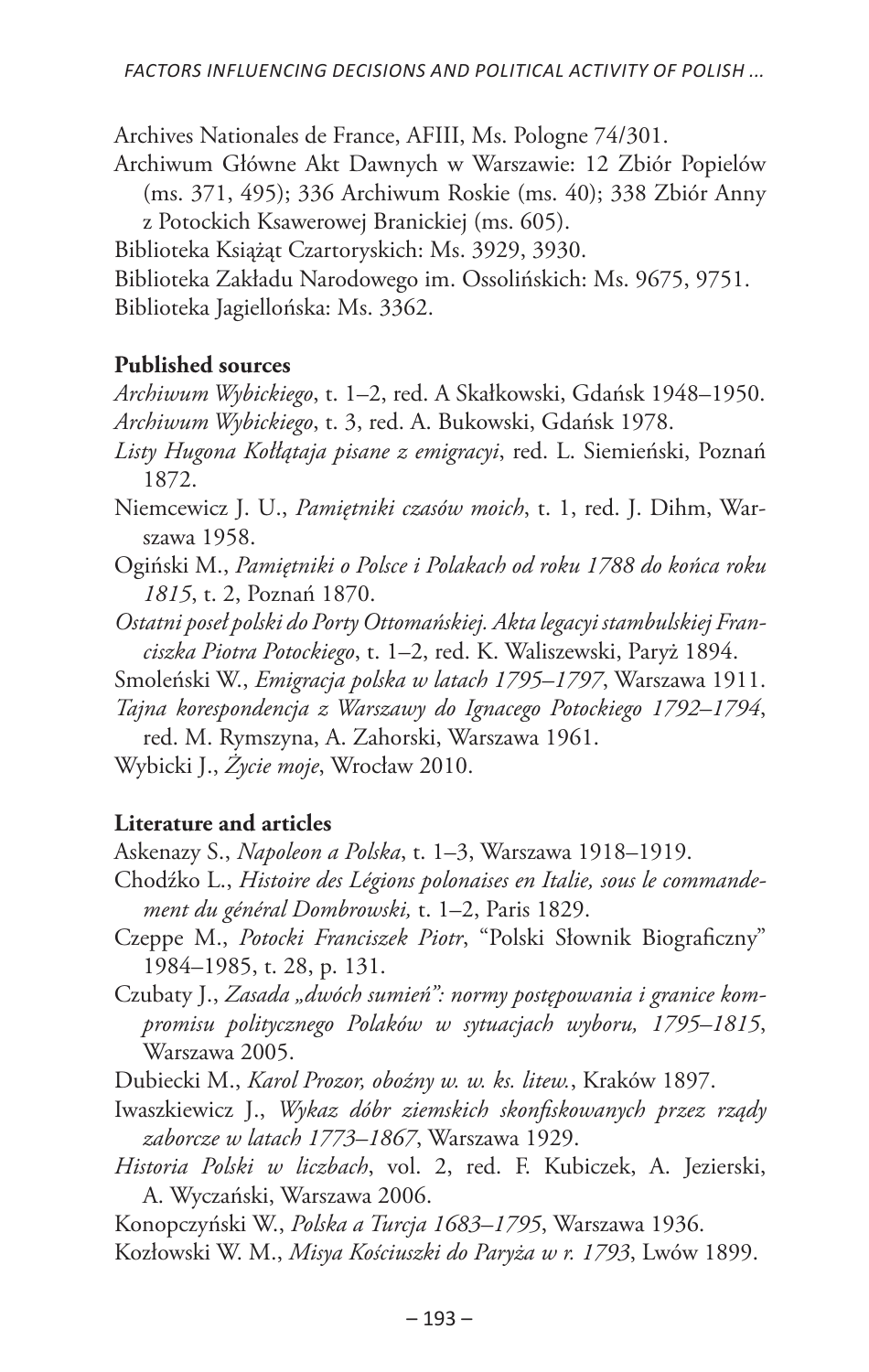- Kraushar A., *Albert Sarmata (Wojciech Turski)*, "Kwartalnik Historyczny" 1899, t. 13, pp. 42–68.
- Kraushar A., *Barss palestrant warszawski. Jego misja polityczna we Francji (1793–1800). Ze źródeł archiwalnych*, Warszawa 1904.
- Kraushar A., *Bonneau. Ostatni konsul generalny Rzeczypospolitej Francuzkiej za Stanisława Augusta (1759–1805)*, Lwów 1900.
- Kukiel M., *Dzieje oręża polskiego w epoce napoleońskiej 1795–1815*, Poznań 1912.
- Kukiel M., *Próby powstańcze po trzecim rozbiorze: 1795–1797*, Kraków–Warszawa 1912.
- Leśnodorski B., *Polscy jakobini. Karta z dziejów insurekcji 1794 roku*, Warszawa 1960.
- Łojek J., *Materiały do historii polskiej służby zagranicznej w latach 1788–1795* Kwarytalnik Historyczny, 1962, t. 53, pp. 520–533.
- Pachoński J., *Emigracja polska w Wenecji w latach 1794–1797*, "Kwartalnik Historyczny" 1968, t. 75, nr 3, pp. 869–893.
- Pachoński J., *Legiony Polskie. Prawda czy legenda 1794–1807,* t*.* 1–4, Warszawa 1969–1979.
- Pachoński J., Reychman J., *La Roche Skalski Kazimierz*, "Polski Słownik Biograficzny" 1971, t. 16, pp. 514–516.
- Reychman J., *Pomiędzy Warszawą a Stambułem. Kontakty i oddźwięki insurekcji kościuszkowskiej w Europie Południowo-Wschodniej*, "Kwartalnik Historyczny" 1966, t. 73, nr 2, pp. 291-325.
- Reychman J., *Życie polskie w Stambule w XVIII w.*, Warszawa 1959.
- Rolnik D., *Szlachta koronna wobec konfederacji targowickiej (maj 1792 – styczeń 1793)*, Katowice 2000.
- Skałkowski A., *O cześć imienia polskiego*, Lwów 1908.
- Skałkowski A., *O kokardę Legionów*, Lwów 1915.

Zajewski W., *Józef Wybicki*, Warszawa 1989.

#### Abstract

After the fall of Kościuszko Uprising many Poles who had been actively involved in it had to leave the country. They mainly went to Venice, German cities, and Paris in order to take political action or look for refuge. However, the selection of the locations was conditioned by previous experience of the activists and the ever-changing political situation. These factors also affected other emigrants' decisions. Their